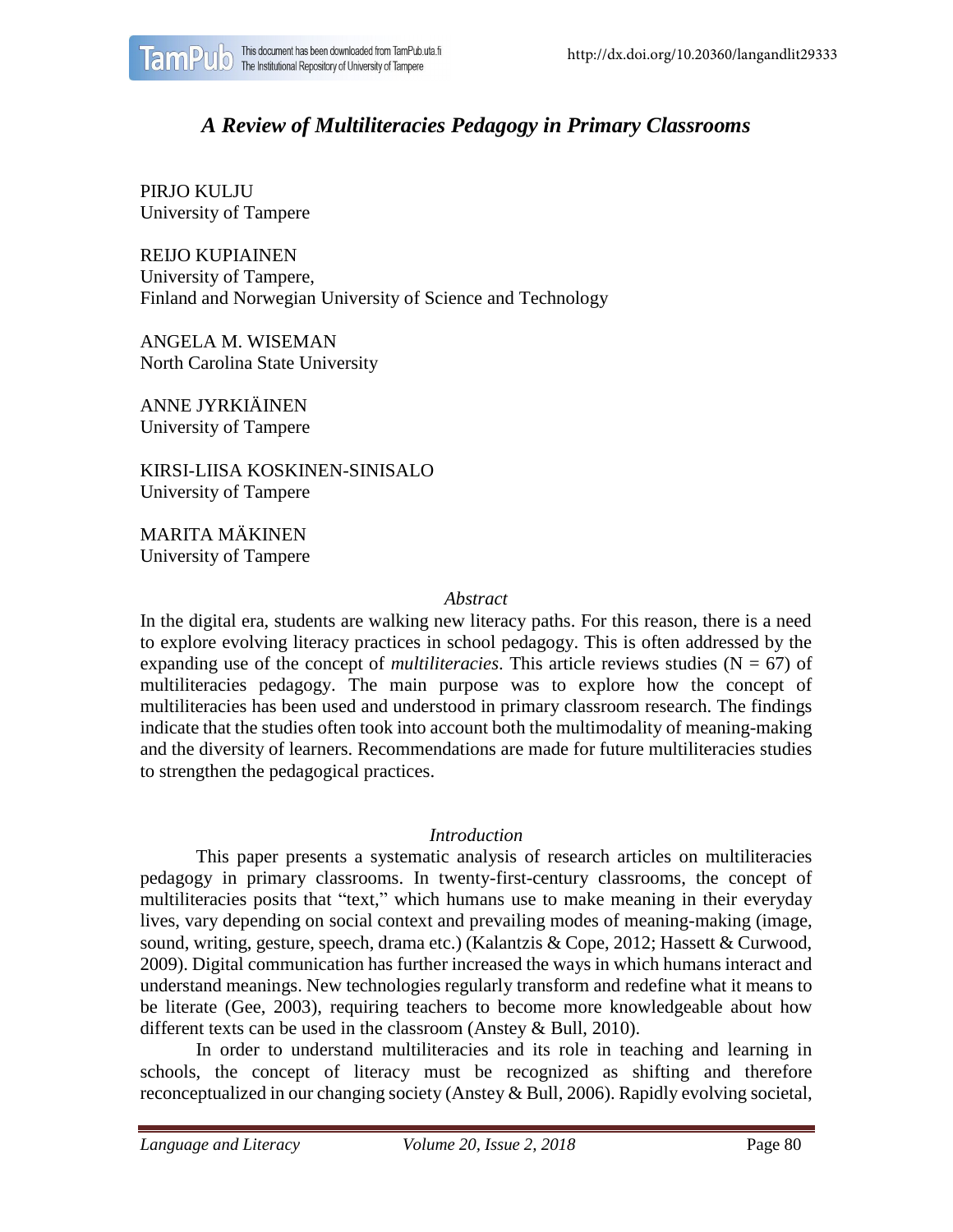technological, cultural and economic influences also change the texts we use and our views of literacy. The use of literacy in everyday life depends on context and purpose, and literacy and meaning-making are multimodal in which written-linguistic modes of meaning can be complemented by oral, visual, audio, gestural, tactile and spatial patterns of meaning (Kalantzis & Cope, 2012). In these circumstances, literacy has become increasingly deictic, multifaceted and multimodal (e.g. Leu, Kinzer, Coiro, Castek & Henry, 2004; Kress, 2003; Pahl, 2005; Anstey & Bull, 2006; Mills, 2011).

Additionally, our classrooms have become more diverse by virtue of students' differing social roles, gender and ethnic differences, identity politics, life experiences and cultural settings. For this reason, it is essential that teachers take account of varied meaning-making patterns and practices in terms of the modes and social diversity of learning and communicating.

Theoretically, a multiliteracies pedagogy is connected to social semiotics and originated from Halliday's (1978) functional linguistics, focusing on meaning-making through language and what people do with that language. Social semiotics addresses how meanings are embedded in social practices and conveyed through semiotic resources called *modes* (Kress, 2010). This broadens the concept of text in the context of human interaction and meaning-making, emphasizing semiotic resource and mode as key terms in meaningmaking (van Leeuwen, 2005).

The multiliteracies approach to education evolved from the manifesto of the New London Group (NLG) (1996), entitled *A Pedagogy of Multiliteracies: Designing Social Futures*. In a contemporary context, multiliteracies can be considered a "new basics" of literacy learning in a world characterized by multimodal communications and social diversity (Kalantzis & Cope, 2012). There is a lifeworld of students, in which they are both audiences and producers of texts of various kinds, using different media devices and platforms. In multiliteracies pedagogy, reading a text involves reshaping meaning. In the theory proposed by the NLG (New London Group, 1996), this is understood as "design," which "draws attention to how learners are both inheritors of patterns and conventions for making meaning and active designers of new meanings" (Mills, 2006a, p. 133). In other words, design refers both to the structure of the product and to the process of designing it; in this sense, both reading and writing are productive activities and forms of designing (New London Group, 1996). In multiliteracies pedagogy, the meaning-making design process involves combining *available designs* as resources for meaning (e.g. artefacts of communication, tools for representation, potential resources); *designing* (meaning-making work and practice) and *the re-designed* (new available designs) (New London Group, 1996; Kalantzis & Cope, 2012).

Multiliteracies pedagogy builds on more traditional approaches of writtenlinguistic meaning-making, and extends learning to incorporate what is new in the current environment (Kalantzis & Cope, 2012). Although this expands our understanding of literacies, reading still incorporates sociocultural and contextual dimensions along with cognitive, affective and visual processes—for instance, the interaction between reader and text does not occur without what is traditionally referred to as *decoding* (Walsh, 2006). We concur with Freebody and Luke's (1990) view that no single perspective can comprehend how students "use texts effectively in their own individual and collective interests across a range of discourses, texts, and tasks" (p. 8). Different theoretical aspects of reading and literacy are intertwined in primary education curricula. In Finland, for example, the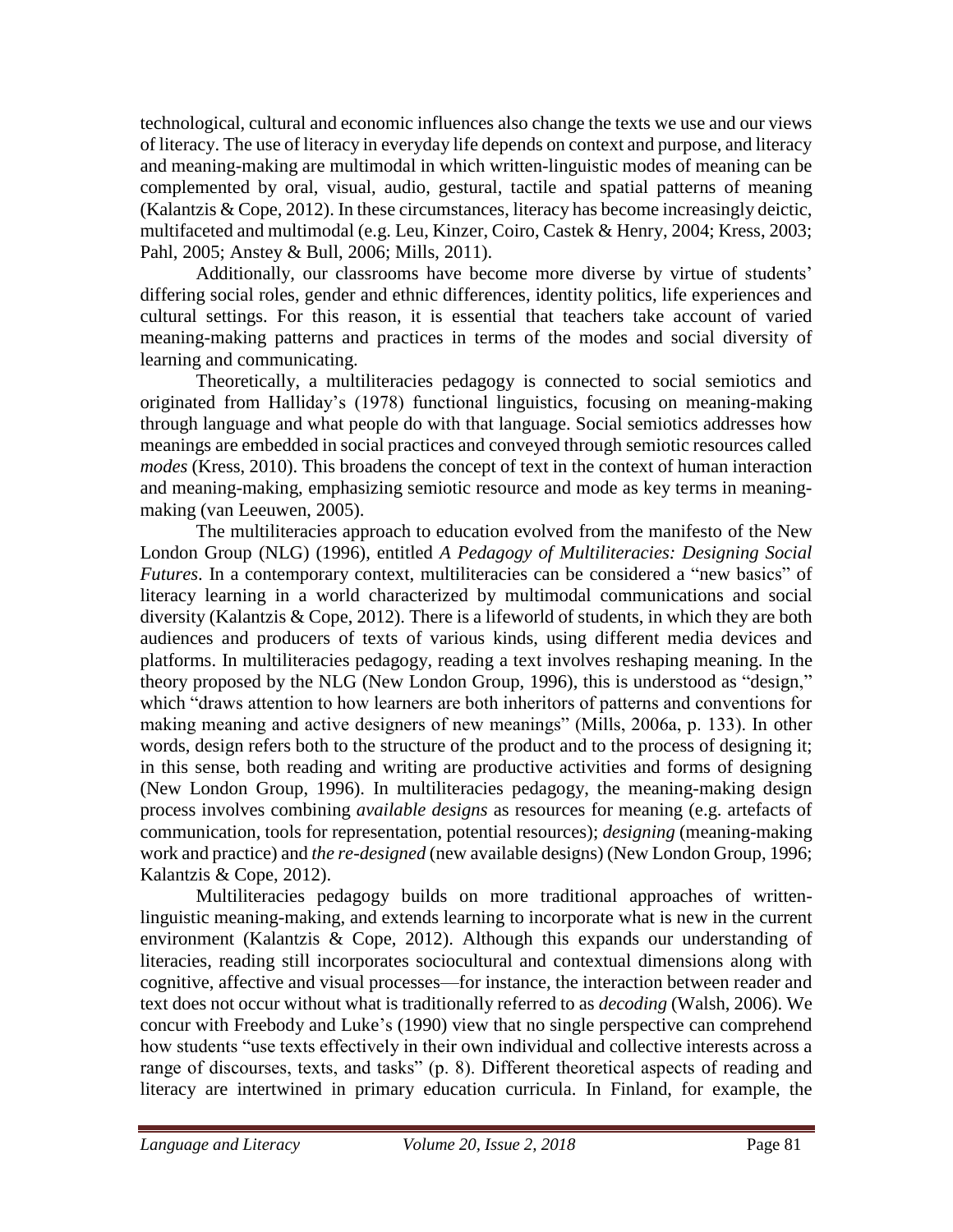curricula have included at least traces of cognitive, sociocognitive, functional and sociocultural theories (Kauppinen, 2010). Similarly, distinct theoretical backgrounds have resulted in differing pedagogical practices in writing. In a pedagogical context, Ivanič (2004) has identified discourses of writing that range from skills, genre and process discourses to discourses of creativity, social practice and sociopolitics. Traditionally, however, in both practice and research, reading and writing are commonly seen as separate processes and texts as static genres.

Beyond the more traditional theoretical underpinnings, changing literacy practices and the NLG manifesto have affected not only literacy research but also education policy, with international implementation of multiliteracies in core curricula. For instance, the Ontario curriculum focuses on "students' ability to use their knowledge and skills in listening, speaking, reading, writing, viewing, and representing to understand, critically analyze, and communicate a broad range of information and ideas from and about their multicultural, multimedia environment" (Ontario Ministry of Education, 2006). In Australia, the national standards require that children in year 1 begin to create short "imaginative and informative texts" that include multimodal elements and also use texts with supporting images (Australian Curriculum, Assessment, and Reporting Authority, n.d.). In Finland, the new Finnish Core Curriculum for Basic Education (NCC, 2016) includes multiliteracy as a transversal competence. The Common Core State Standards in the US include a focus on using technology and digital media as a way to access information and communicate knowledge in ways that support students' learning across various modes (NGA & CCSO, 2010).

However, challenges remain in applying the multiliteracies approach to school practices. First of all, the theoretical concept of multiliteracies is complex, and, in fact, Palsa and Ruokamo (2015) concluded that use of the concept in research differs from the concept of multiliteracy as applied in the Finnish core curriculum. In particular, while the theoretical concept refers more to a pedagogical approach, the concept is applied in practice as a set of communication abilities. Secondly, despite the wide range of literacy studies focusing on multiliteracies, there is an overall lack of systemic analyses and reviews of multiliteracies being applied in schools and this emphasizes the need for this analysis, which is beginning at the primary level. In exploring how the concept of multiliteracies has been applied to pedagogy in primary education, the analysis presented here will contribute both to discussion of multiliteracies pedagogy and to future multiliteracies research in education.

### *Method*

To gain an overview of implementation of multiliteracies in the classroom, we conducted a systematic literature review. According to Finfgeld-Connett (2014), systematic analysis responds to questions that are difficult to answer using quantitative methods or findings from isolated qualitative investigations. As systematic reviews are also designed to identify existing gaps in the field of research and to make practical recommendations (Pittaway, 2007), this method serves the aims of the present study. The guiding research question was as follows: How has the concept of multiliteracies been used and understood in primary classroom research?

The data in this study included peer-reviewed studies that focused on multiliteracies in the primary classroom. The data were retrieved using both ERIC and the Academic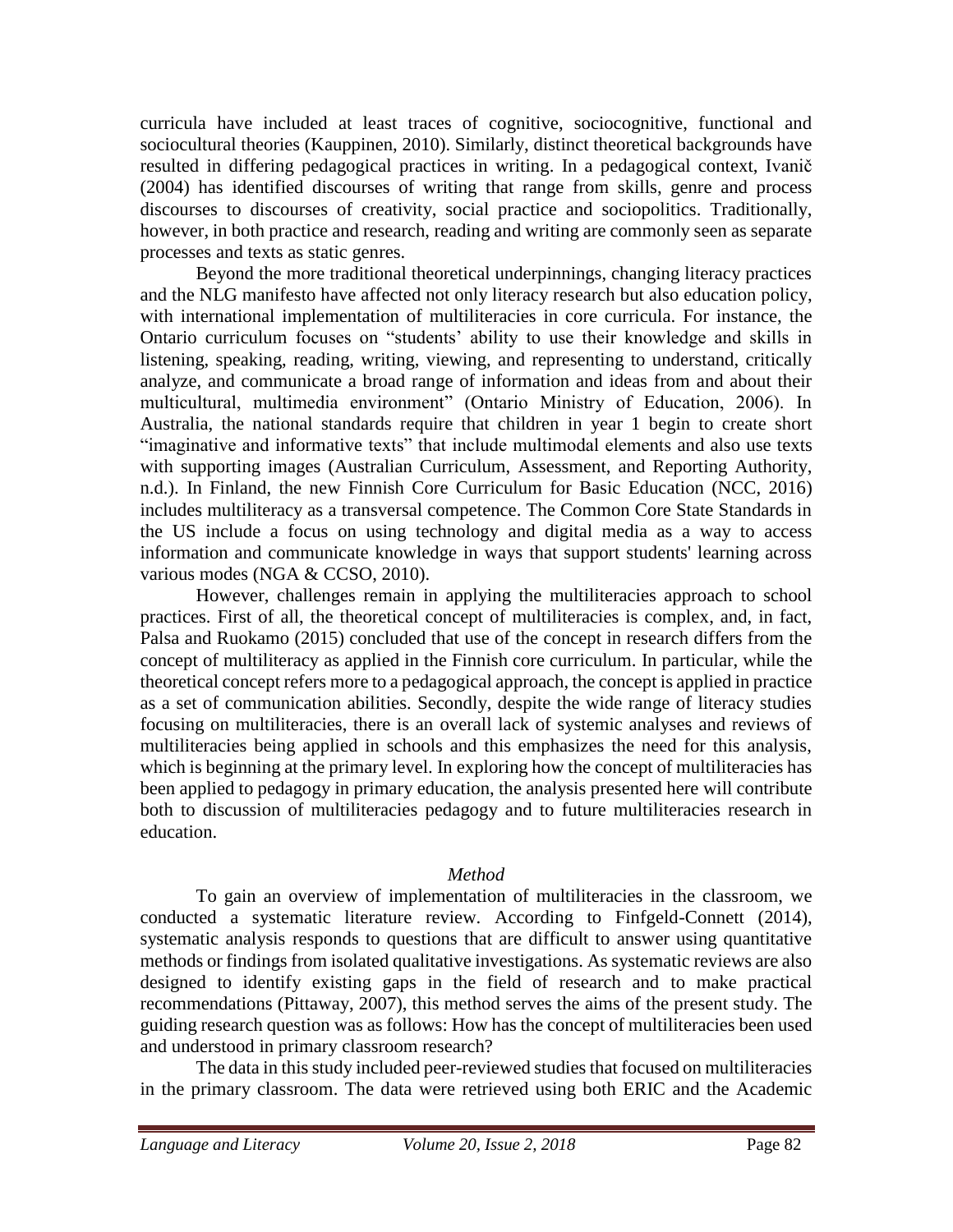Search Complete search engine; ERIC because it is an important education research database and Academic Search Complete because it allowed us to expand our search to include social sciences and the humanities. In the first phase of the study, the following search was used, with modifications of Boolean operators for different platforms, such as multiliterac\* OR multiple literac\* OR multimodal literac\* AND elementary OR primary AND reading. We accepted *multimodal literacy* as a keyword because it is often used synonymously with multiliteracies. We also used the search term *reading* in order to link the articles on texts and literacy but not particularly to reading comprehension or reading research. Therefore, as a search word *reading* does not have any emphasis and our study is focused on multiliteracies in a classroom context.

The search for articles extended through 2014, and the initial process yielded 338 articles. These articles were reviewed on the basis of the inclusion and exclusion criteria presented in Table 1. Based on these criteria, several articles were excluded at this point, leaving 106. To ensure reliability, we then carefully read the remaining 106 articles and discussed problematic cases for inclusion or exclusion. For instance, we discussed whether summer school programs would count as classroom contexts. As contexts and curricula are often quite different, we decided to exclude them from the list. At this point, one of the main criteria for exclusion was if the article did not include empirical data focusing on students in primary school classrooms. After this final step, we were left with a final sample of 67 articles (Appendix 1) from 1997 to 2014.

Table 1

| Inclusion criteria                                                                                                                            | Exclusion criteria                                                                                                           |
|-----------------------------------------------------------------------------------------------------------------------------------------------|------------------------------------------------------------------------------------------------------------------------------|
| Peer-reviewed                                                                                                                                 | Not peer-reviewed                                                                                                            |
| Published in 2014 or earlier                                                                                                                  | Not written in English                                                                                                       |
| Written in English                                                                                                                            | Books and reviews                                                                                                            |
| Focuses on multiliteracies (or multiple<br>or multimodal literacy) and reading in<br>primary classrooms<br>Includes student or classroom data | Focuses on daycare, secondary<br>classrooms, preservice and inservice<br>teachers or professional development<br>of teachers |

#### *Inclusion and exclusion criteria*

Despite this careful identification of articles, we may not have located all those fulfilling our criteria. However, we believe the sample is large enough for a representative review of multiliteracies pedagogy in primary classrooms. While we also recognize that there have been many further relevant publications since 2014, we are confident that this article provides an essential archival perspective on foundational issues.

For the purposes of data analysis, we applied the principles of qualitative content analysis in systematic reviews. To begin, the coding categories were defined inductively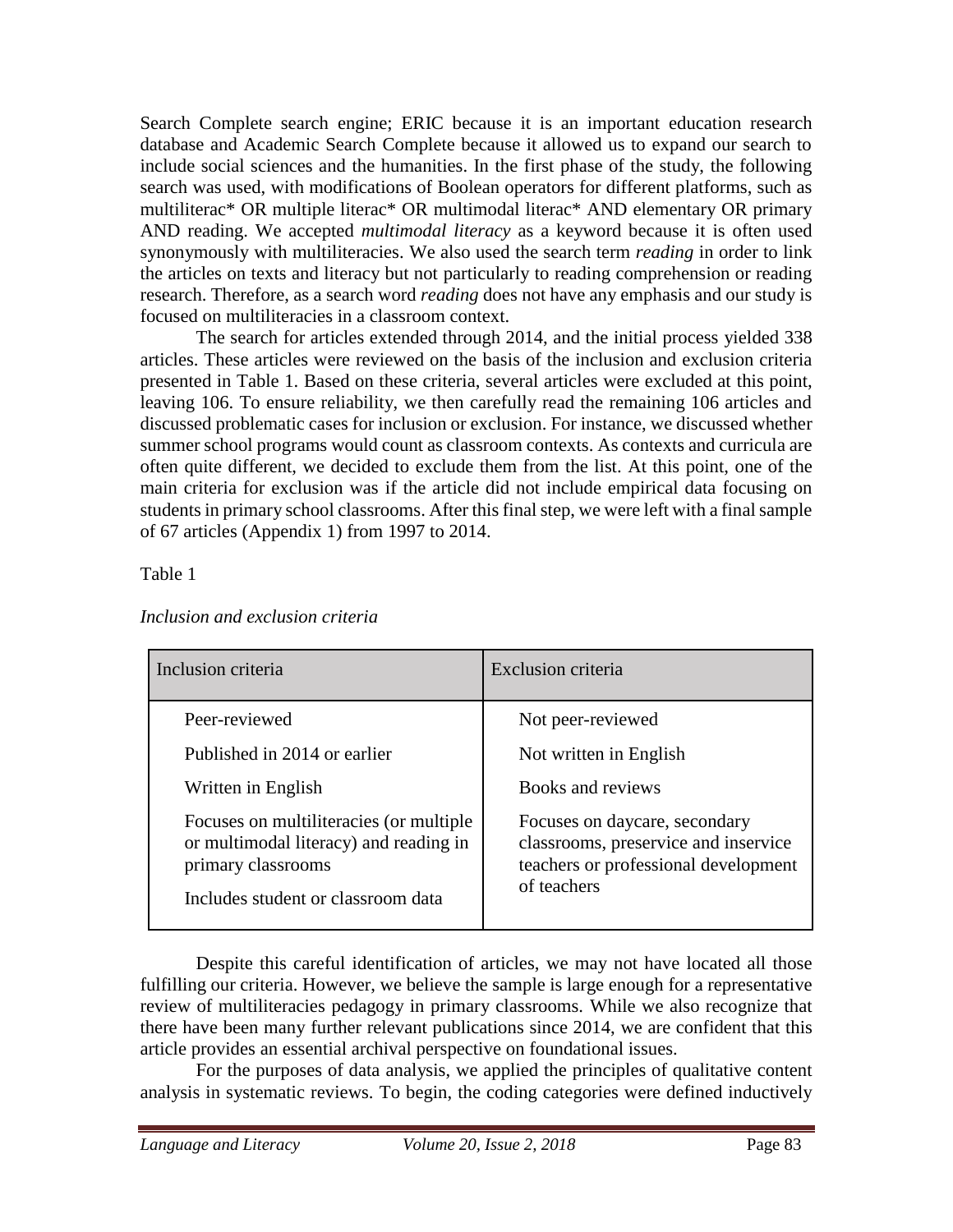by studying a subset of articles and drawing inferences about organizing codes (cf. Finfgeld-Connett, 2014). The coding template was then constructed as follows: article topic, definition of multiliteracies, theoretical and/or pedagogical concept connections, main research questions or aims, method and data (including country of data collection and the children's age), media of modes (e.g. claymation movie, video, book, comic, photograph) and key recommendations in relation to multiliteracies pedagogy. Based on Kalantzis and Cope's (2012) distinctions of meaning-making, the articles were also classified according to 1) multimodality, 2) diversity in global connectedness (cultural, social and linguistic diversity) or 3) both.

The research team jointly coded two articles (Mills, 2007a; Ranker, 2007) to clarify the criteria for the categories. We selected one article as an exemplar (Ranker, 2007) and one that was more challenging for category determination (Mills, 2007a). A clarifying conversation allowed the team to communicate understandings of the categories, and each of the present authors then coded a set of articles. We continued to discuss problematic cases; for example, the methodology and methods or the country of data collection were not always clearly specified.

After coding, each topic was analyzed according to the principles of qualitative content analysis. This is a flexible method of data analysis that can range from impressionistic interpretation to highly systematic analysis (Hsieh & Shannon, 2005; Finfgeld-Connet, 2014). The results were reported in the form of figures and tables and through descriptive analyses. In this paper, we concentrate on concept definition, theoretical approaches, methods and data, as well as on article topics and the key aspects of cultural, social and linguistic diversity.

### *Results*

### *Definition of Multiliteracies*

Although the definition of multiliteracies was not always clearly stated, the review confirms that the work of the NLG influenced almost all of the articles, most of which either mention the NLG or refer to works by Bill Cope and Mary Kalantzis. In particular, many authors cited their edited volume *Multiliteracies: Literacy Learning and the Design of Social Futures* (2000), which is a further elaboration of the theory of multiliteracies. Kalantzis and Cope were also members of the NLG. An article by Callow (2003, np) provides one example of a clear definition built on the work of the NLG:

The term multiliteracies acknowledges the multiplicity of meaning-making modes (visual, textual, audio, etc.) as well as the wider social contexts of these modes, from diverse local settings to global communities.

This definition follows Kalantzis and Cope (2012) in highlighting two major aspects of meaning-making: multimodality and diversity. Thirty-six of the reviewed articles focused on multimodality; six focused more specifically on cultural, social and linguistic diversity, and twenty-five addressed aspects of both multimodality and diversity.

The data also confirmed the importance of *design* as an aspect of multiliteracies (e.g. Hesterman, 2011a; Mills, 2006b; Ranker, 2007). This refers both to the sign-making, reading and production of texts that use different modes of communication (Kress, 2010) and to the "designing of social futures" articulated in the NLG manifesto. The manifesto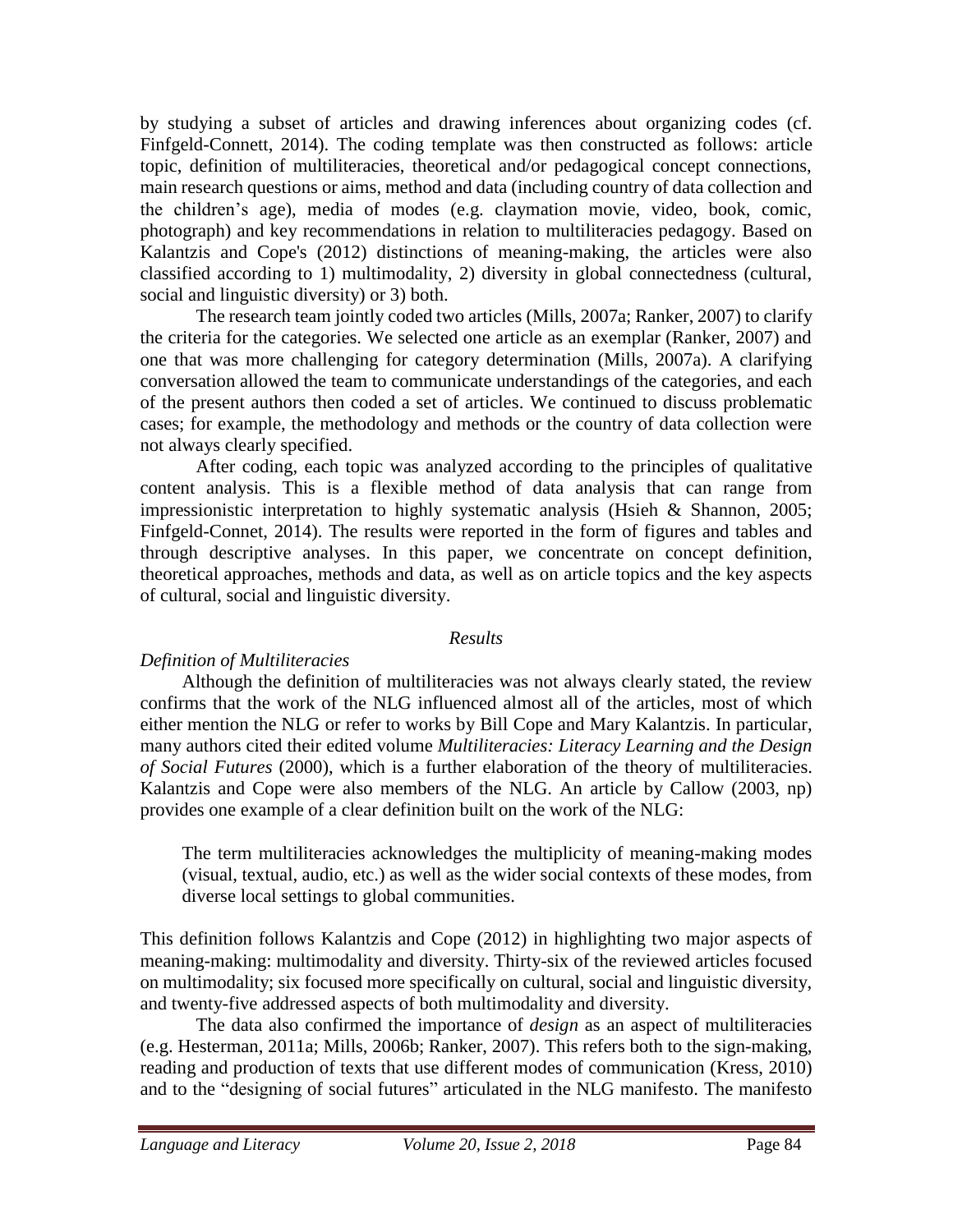itself is also a political statement, in which the future is seen possible to imagine and design as something that allow all students to participate in public and community life.

*Theoretical approaches.* Because the reviewed articles share basic ideas developed by the NLG, we can identify some general theoretical assumptions that they explicitly or implicitly entail. In many cases, social semiotics (van Leeuwen, 2005; Kress, 2003, 2010), was seen as an important theoretical approach (e.g. Callow, 2006; Marshall & Toohey, 2010; Mavers, 2009). Secondly, several articles referred to multimodality in their theoretical framework; among these, Hughes and Morrison (2014, p. 612) defined multimodality as "meaning-making through many representational modes (Jewitt & Kress, 2003), digital and social". According to Callow (2006, p. 7), multimodal refers to "texts which include spoken, written, visual, aural and interactive aspects".

Along with social semiotics and multimodality, another important theoretical approach relating to the definition of multiliteracies was Lev Vygotsky's sociocultural theory (Vygotsky, 1962), also associated with Jean Lave and Etiene Wenger (1991) (e.g. Ridgewell & Exley, 2011; Pantaleo, 2013; Cumming-Potvin, 2007). The central idea of sociocultural theory is that learning occurs through relations with others rather than by means of purely individual cognitive processing. As one example, Hughes and Morrison (2014) took account of this social dimension when studying multiliteracies pedagogy in the development of English language learners' identities as writers.

The data also reveal the strong influence of the sociolinguistic approaches of Halliday (1993) and Gee (1996) (e.g. Doherty, 2002; Mills, 2011; Ranker, 2008). Social linguistics theory (Gee, 1996, 2015) is important for multiliteracies research because it changes the understanding of situated contexts and their impact on learning. In some of the reviewed articles, researchers applied New Literacy Studies theory to social linguistics (e.g. Wohlwend, 2009; Mills & Exley, 2014), following James Paul Gee's (1996; 2015) argument concerning social and cultural approaches to language, literacy and learning. New Literacy Studies (e.g. Gee, 1996; 2003; Mills, 2016; Lankshear, 1997; Lankshear & Knobel, 2003) emphasizes literacy practices that involve reading and writing in cultural contexts. For example, Hill (2010) explored the ways in which young children use new forms of literacy at home and in the community, as well as in educational settings.

Some authors emphasized this social diversity by using theories such as additive bilingualism (Lambert, 1974) or multilingualism (Cenoz & Genesee, 1998); third space theory (Gutiérrez, 2008); critical theory (Luke & Freebody, 1997) and theories of communicative action (Habermas, 1981) as well as situated learning theory (Lave & Wenger, 1991). Here, the emphasis on equal opportunities celebrates diversity and enhances the participation of all students in classroom activities. However, although inclusive education has embraced the notion of social justice and equal participation, the inclusive turn in education was not mentioned as a driving theory (cf. Forlin, 2010; Ainscow, Conteh, Dyson & Gallanaugh, 2010).

According to Lankshear and Knobel (2006), literacies are understood only when they are situated within social, cultural and historical contexts and connected to social identities. The articles in our dataset shared the perspective that education and literacy are socially situated as the constructions of social groups rather than of individuals and cognitive skills alone. Kitson et al. (2007) provide and exemplar of these starting points as they examined how multiple literacies are constructed through teacher-student interactions.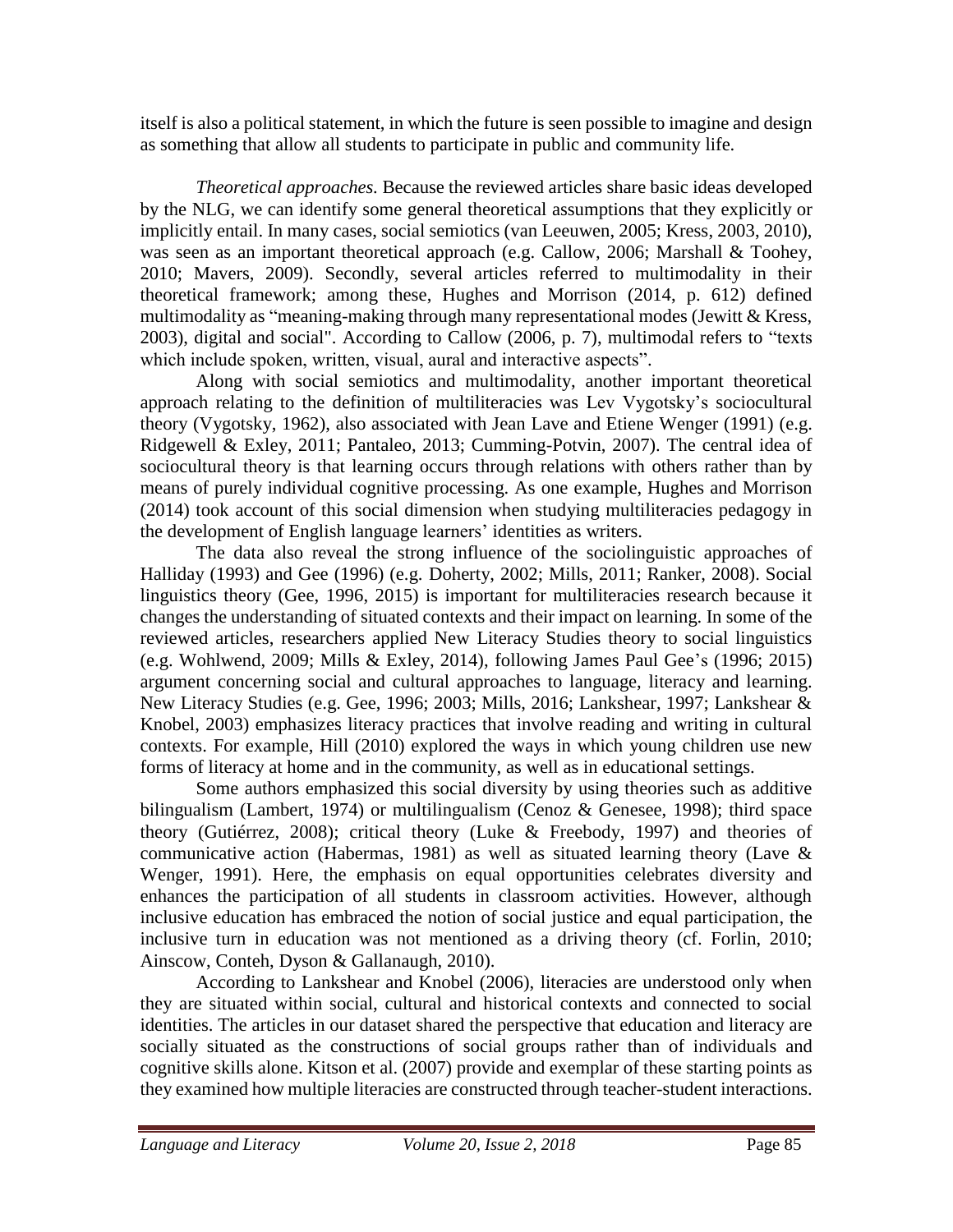Multiliteracies pedagogy should take into account not only literacy practices in the school environment but also those at home and in various other cultural contexts and situations relating, for example, to popular culture.

#### *Methods*

The reviewed studies were typically qualitative, with an emphasis on observational data collection (e.g. Callow, 2006; Ranker, 2007; Mills, 2007a; Kervin, 2009; Ikpeze, 2012). The use of multiple data sources was also common; for example, as well as collecting school-wide observational data from a year-long study, Palmer (2010) conducted interviews with parents and staff members. Zammit's (2011) study included field notes, observation schedules, student work samples, students´ self-assessment journals and teacher reflections. In addition, some studies included descriptions of different activities, such as classroom activities (Pendleton, 2013), learning communities (Lotherington, 2007), rewriting situations and children's products (Lotherington & Chow, 2006) and literacy programs (Doherty, 2002).

Ethnographic methods were also used (e.g. Rossi, 1997; Del-Castillo, Garcia-Varela & Lacasa, 2003; Kitson, Fletcher & Kearney, 2007; Pahl, 2007; Hesterman, 2011a, 2011b, 2013). For example, Mills (2007a) explored students' access to multiliteracies at a suburban state school in Queensland, Australia, by using critical ethnography drawing on observational data, continuous audio-visual recordings, field notes and self-reflective journals. Quantitative methods were used in only two of the reviewed articles. Koren, Klavir and Gorodetsky (2005) studied students' multimodal representations of scientific knowledge, and Grimes and Warschauer (2008) used triangulation combining quantitative and qualitative data in their study of laptop use among 554 students. The most common research setting was Australia ( $N = 24$ ), followed by the US ( $N = 20$ ) and Canada ( $N = 13$ ). Only a few of the reviewed studies were conducted in other countries.

Article topics can be divided into five main categories; these are shown in Figure 1, along with the main aspects of diversity in each category.

*Topics: Writing and text production.* The category of writing and text production was a common topic in the reviewed articles. Produced texts were typically multimodal and included digital videos (Ranker, 2008), TV commercials (Kervin, 2009), web pages (Merchant, 2005; Del-Castillo, Garcia-Varela & Lacasa, 2003) and traditional stories redesigned with new technologies (e.g. Lotherington, 2007; Lotherington & Chow, 2006). For this reason, the production process often drew on digital media and communication.

*Topics: ICT.* Although text production often employed information and communications technology (ICT) and topic areas tended to overlap, some articles reflected a particular focus on ICT in teaching multiliteracies, as in the work of Hersteman (2011a, 2011b, 2013). In addition, Ridgewell and Exley (2011) studied forum-based netspeak (the communication style found in online forums) in the context of scientific learning.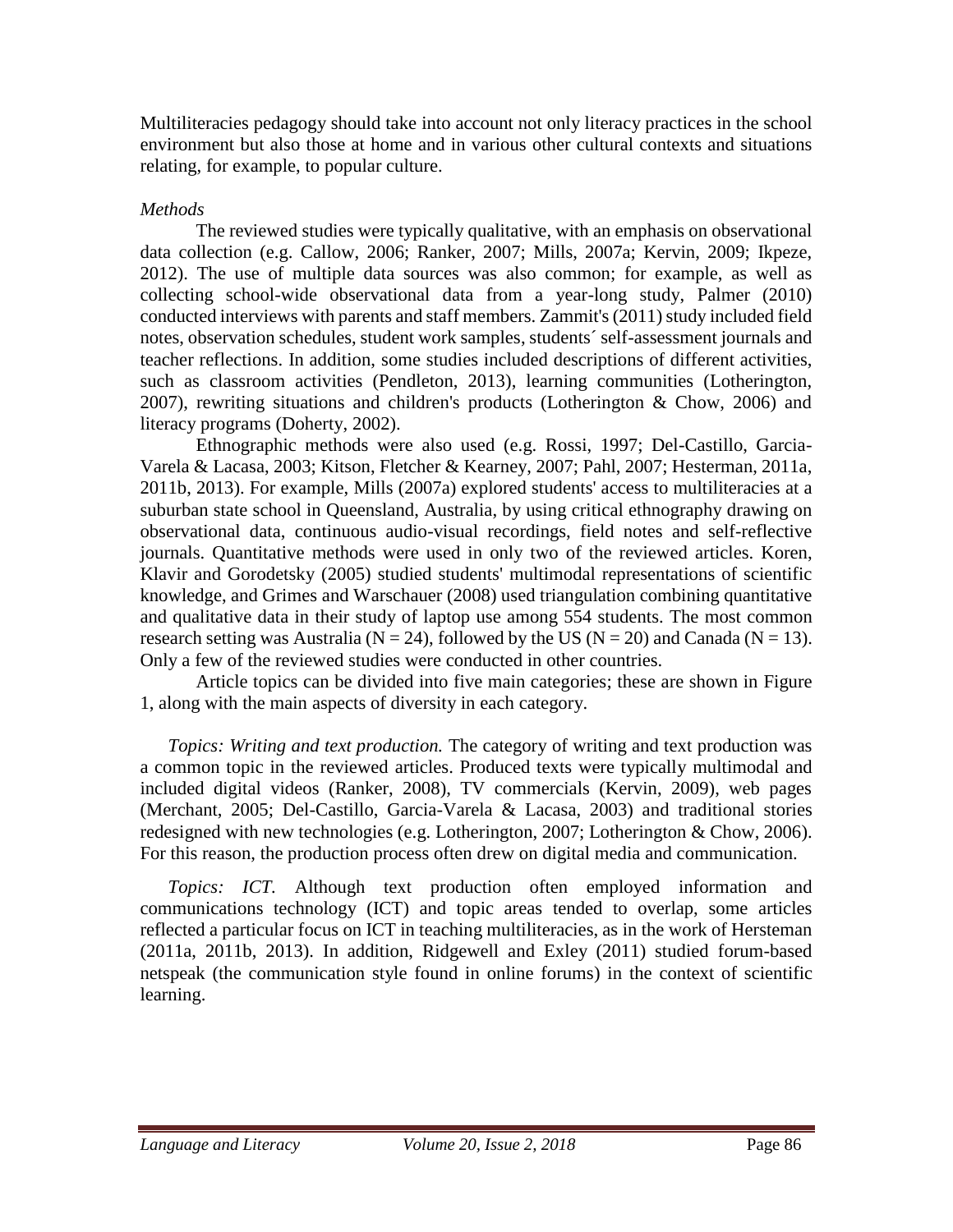

*Figure 1*. Topic areas and aspects of diversity in the reviewed articles ( $N = 67$ ).

*Topics: Reading and analyzing texts.* Studies of reading and analyzing texts included those that focused on students' interpretations of texts (e.g. Ajay, 2011; Callow, 2006; Serafini & Ladd, 2008). Interestingly, several of the studies of text analysis concerned how adults interpret students' texts. For example, Mills (2011) performed a genre analysis of students' claymation movies, and Albers (2009) and Pahl (2007, 2009) sought to understand multimodal children's texts such as drawings or panorama boxes. In an exceptional thematic text analysis, Fisher, Albers and Frederic (2014) explored punitive literacy practices in the classroom by analyzing student's drawings of situations in which they had misbehaved. All of the texts in this category were multimodal, with an emphasis on visuals (e.g. comic books, picture books, animated videos, claymation movies, drawings, panorama boxes and PowerPoint presentations).

*Topics: Classroom practices.* A significant number of the reviewed studies ( $N =$ 25) were classified as relating to classroom practices (Figure 1). For example, Siegel, Kontovourki, Schmier and Enriquez (2008) studied the literacy practices and cultural models constituting the mandated balanced literacy curriculum, and Wohlwend (2009) studied how children engage with new literacies and multimodal semiotic practices using available classroom materials. Perspectives in this category were wide ranging, and the topics covered the integration of science, math and technology literacies (Pendleton, 2013) and the conceptualization of literacy and literacy practices for children with specific language impairments (Lawson, Layton, Goldbart, Lacey & Miller, 2012).

Reading pedagogy was foregrounded, as for example in Cumming-Potvin's (2007) study of progress in literacy within the multiliteracies pedagogy and in Ryan and Anstey's (2003) work on supporting students' self-knowledge of reading. Similarly, Hughes and Morrison (2014) explored the writer identities of English language learners, and identity among English language learners was also studied by Cummins, Bismilla, Chow, Cohen,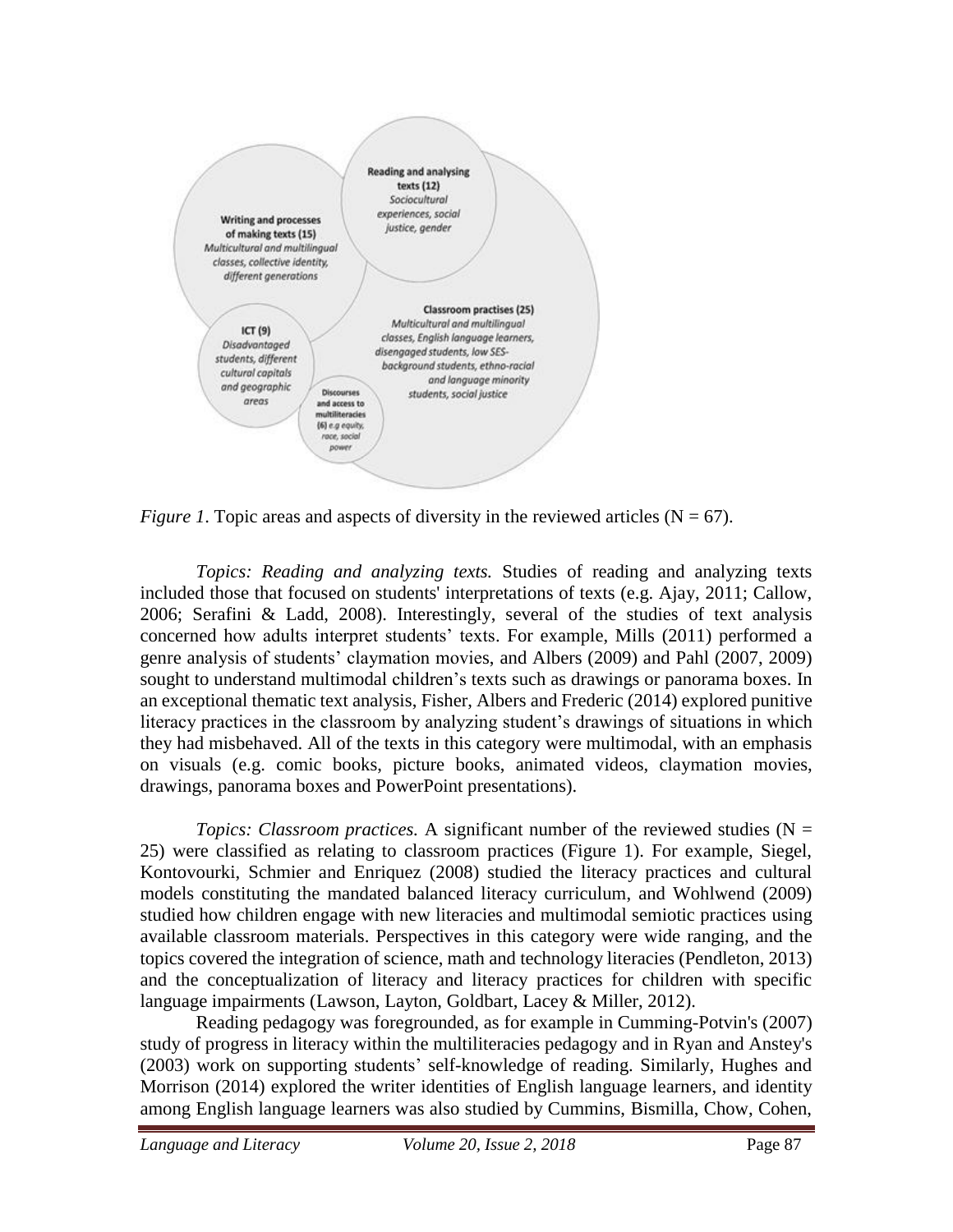Giampapa, Leoni, Sandhu, and Sastri (2005). Student engagement was studied especially among students with low socioeconomical background (SES) (Zammit, 2011) and disengaged students (Ikpeze, 2012). Thus, besides different types of literacy practices, these articles were related to instruction, support and scaffolding in classrooms, student engagement and identity, conceptualization of literacy, learning environment and curriculum.

*Topics: Discourses and access to multiliteracies and other aspects of diversity.*  There were six studies in the data, which we interpreted mainly as perspectives on diversity, coding them as "Discourses and access to multiliteracies" (see Figure 1). They included four studies by Kathy Mills, who has studied discourse, diversity and access to multiliteracies in culturally diverse classrooms (Mills, 2006a, 2006b, 2007a, 2007b). The other two studies include Comber, Thomson and Wells (2001), exploring social action and power in a local urban renewal project, and Palmer (2010), who examined dual-language education in terms of race and equity.

Beyond these six studies, aspects of diversity were sometimes connected to multimodal meaning-making. For example, text production (Figure 1) was sometimes associated with concepts of diversity, notably in Lotherington (2007) and Lotherington and Chow (2008), as well as in Lotherington, Holland, Sotoudeh and Zentena (2008), who focused on multilingual and multicultural classrooms. Del-Castillo et al. (2003) linked the construction of a website about violence to collective identity, and there was a similar community dimension in Marshal and Toohey's (2010) exploration of intergenerational storytelling. In the studies that focused more on ICT, considerations of diversity were less common, although some important connections were made between technology and diversity. For example, Doherty (2002) studied technological skills among urban Aboriginal students, and Hill (2010) explored different cultural capitals and geographic areas.

Diversity was less often considered in studies of reading and analyzing texts (Figure 1) than in those focusing on text production. However, Ajay (2011) focused on students' sociocultural experiences, and Albers, Frederick and Cowan (2009) looked at gender features in students' drawings while Callow (2006) emphasized social justice issues in his study of visual metalanguage.

Among studies of classroom practices (Figure 1), diversity was often linked to multilingualism. Practices were studied in multilingual classrooms (Cummins, Bismilla, Cohen, Giampapa & Leoni, 2005, p. 41) and among English language learners (e.g. Hughes & Morrison, 2014) or ethno-racial and language minority students (Taylor, Bernhard & Cummins, 2008). Crafton, Silvers and Brennan's (2009) work on multiliteracies instruction in a multi-ethnic class emphasized social justice as an integral aspect of diversity. Similarly, Silvers, Shorey and Crafton (2010) involved an entire class in a collective social action project to help victims of Hurricane Katrina after it struck the Southeast United States.

### *Discussion*

In the past 20 years, literacy has increasingly been viewed as a socially constructed phenomenon; according to Kitson, Fletscher and Kearny, "what counts as literacy is locally and situationally defined through the action of members in a social group" (2007, p. 30),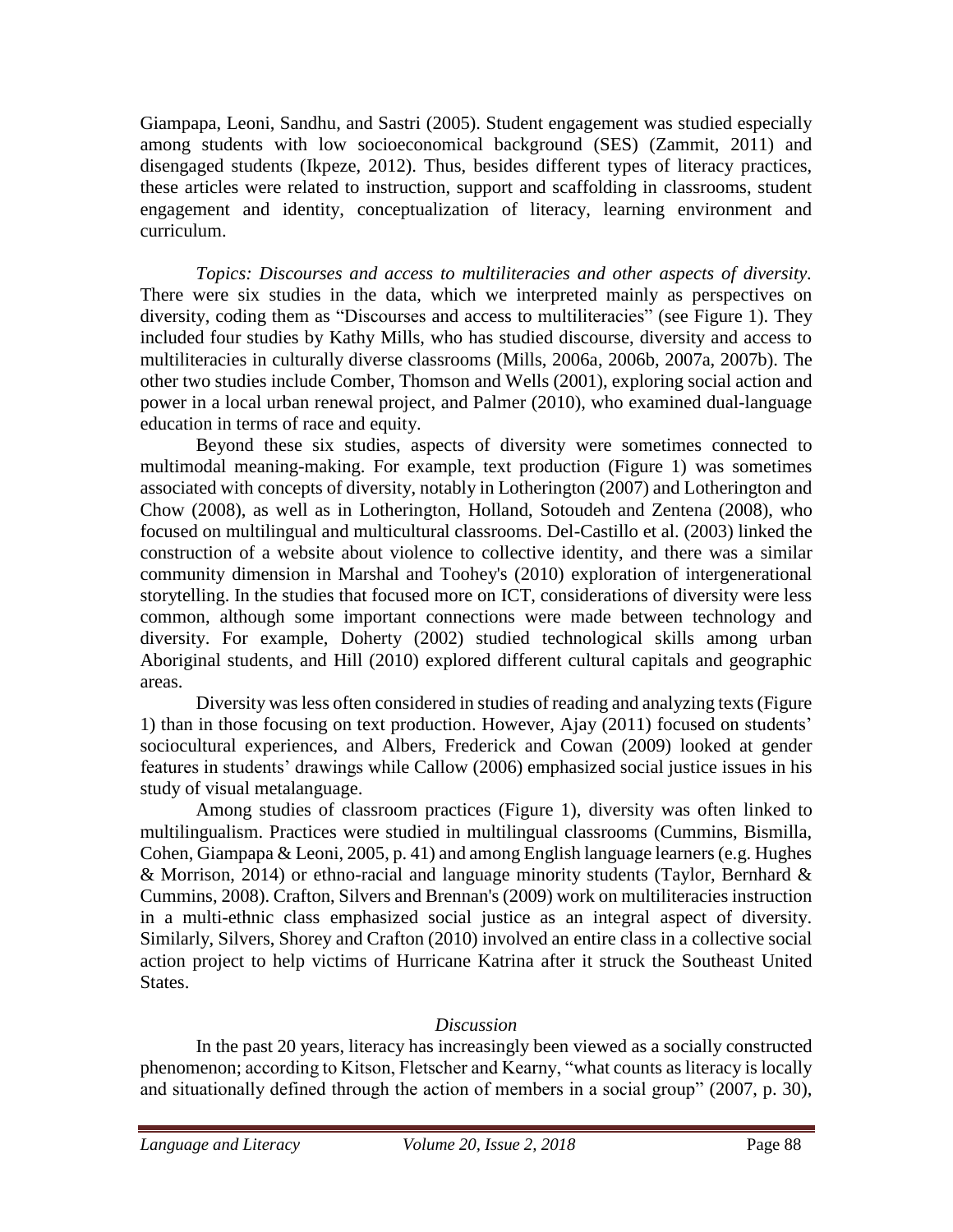and language is described in holistic terms as a set of socially and culturally situated practices for meaning-making (e.g. Wedin, 2010). The concept of multiliteracies broadens our understanding of what constitutes a text and raises the question of the relationship between language, literacy and education. For this reason, we set out to study multiliteracies pedagogy in primary classrooms, focusing on how the concept has been used and understood. As multiliteracies is widely used in research, we found it relevant to explore how the new literacy environment and multiliteracies pedagogy is understood, especially among primary students. In this section, we will present some of our key findings, along with directions for future research.

Our analysis supports Palsa's and Ruokamo's (2015) view that the NLG manifesto is seminal in that it provides the theoretical basis for multiliteracies and continues to influence current research. The reviewed articles took account of the multimodal nature of the texts and placed more emphasis than traditional literacy research on visual and digital texts (cf. Kulju et al., 2017). However, beyond the integration of technology and multiple modalities, multiliteracies pedagogy should encompass the wide range of linguistic, social, racial, cultural, sexual and gendered identities of children in our classrooms (Boyd & Brock, 2015). The shared perspective confirmed here was that education and literacy are socially situated and grounded in constructions of social groups rather than in individual and cognitive skills alone.

In our data, diversity usually referred to multicultural and multilingual classes and to students for whom English was a second language. In some cases, diversity referred to students who are disadvantaged due to experiencing poverty. In future studies, this aspect of diversity should be extended to specific social and cultural issues and to gender diversity. For instance, we see potential in combining feminist or queer theories to provide important perspectives of text production or identification as influencing literacy practices (Blaise & Taylor, 2012; Cherland & Harper, 2007). Even linguistic resources could be more widely taken into account in terms of different written and spoken forms of language in certain social groups. As pointed out by the NLG (1996), one of the most important skill that the students need to learn is the ability to negotiate regional, ethnic or class-based dialects or cross-cultural discourses, and non-English speaking countries or societies should also be included. This expanded view of diversity in the multiliteracies pedagogy could also extend the possibilities of inclusivity in education, placing similar emphasis on social justice and equal participation (cf. Forlin, 2010; Ainscow, Conteh, Dyson & Gallanaugh, 2010).

Most of the studies reviewed here were qualitative case studies based on observational data. In developing existing understandings of multiliteracies pedagogies, we advocate the use of more varied methods, including expanding qualitative methods and incorporating quantitative and mixed methods studies. Combinations of quantitative and qualitative studies could bring new insights into the research in this area. Quantitative methods could contribute to the evaluation of learning outcomes of multiliteracies pedagogy, and serve in taking account of background variables related to the social diversity of learners. Data collection might be broadened to, for example, video diaries, to capture students' voice more effectively (cf. Kulju et al., 2017).

Qualitative research can also provide a formative evaluation for quantitative measures (Maxwell, 2012). Researchers on multiliteracies pedagogy should thus also consider the indications of qualitative studies to determine what should be researched on a large scale. In addition, collaboration across scientific fields such as education, psychology,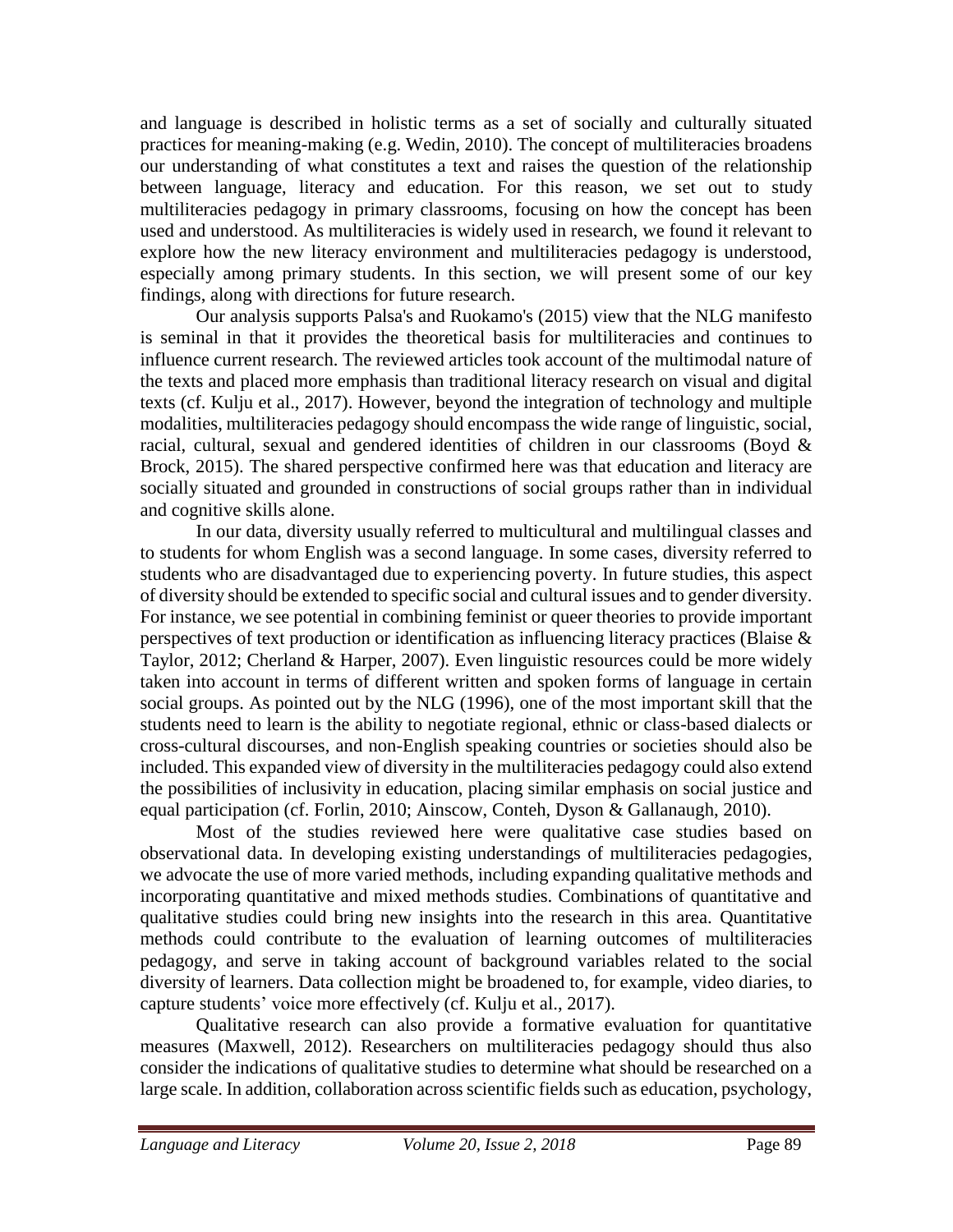linguistics, digital studies, literature and social sciences may provide insight into various methodologies as well as into different aspects of multimodality and diversity in multiliteracies pedagogy (cf. Kulju et al., 2017).

The reviewed studies covered a broad range of issues related to multiliteracies pedagogy. Interestingly, and in contrast to more traditional literacy research, text production took precedence over text reception. Additionally, reading was studied mainly from the perspective of text analysis, as a concequence of which it seems that the multiliteracies approach neglects the skills aspect of reading. This is probably related to the emphasis on *design*, referring both to the sign-making, reading and writing texts that use different modes, and to the "designing of social futures", as expressed in the NLG manifesto. In other words, reading and writing seem to blend, which creates challenges in planning and evaluating learning processes at school.

This also raises the question of learning within multiliteracies pedagogy—that is, how students develop their literacy skills and how we assess their learning. Future studies should strive to capture in greater detail the features of project-type reading and writing action in schools and their relation to curriculum aims in order to support the development of school pedagogy. In saying this, we should reiterate that this paper and multiliteracies concerns pedagogy rather than skills.

A few limitations of this study should be noted, relating mainly to data search. The definition of search terms was a complex process; we constrained the search by using the term *reading* in the original process, which may have limited the selection of papers. In addition, research using the term *multiliteracy* as a keyword is only now emerging in Finland, following recent changes in the national curriculum and the translated terms it employs. Additionally, several of the papers were less specific about their theoretical or methodological bases, which created challenges for the analyses. Despite these limitations, however, this study is the first systematic review to concentrate on multiliteracies pedagogy at the primary level and it may contribute to future research on multiliteracies classroom practices. Moving forward, it seems important to continue the review through 2018 to identify changes and trends in recent research. However, multiliteracies pedagogy is a continuum, and while new technologies emerge and become part of everyday schooling, the grounding principles of multiliteracies remain unchanged. As an alternative to monocultural and book-centered education, multiliteracies pedagogy foregrounds meaning making, using different modes of communication in diverse contexts.

# *Conclusion*

Since the publication of the NLG manifesto in 1996, academic discussions about theoretical perspectives, pedagogical possibilities, criticism about literacy teaching and learning and social diversity at schools have increased enormously. Leander and Boldt (2013) noted that 'A Pedagogy of Multiliteracies' has been foundational to doctoral programs, published research, conference presentations and papers as the central manifesto of the new literacies movement.

As the present findings indicate, a body of predominantly qualitative studies conducted in primary classrooms has also been influenced by the New London Group's manifesto. These studies explore the multimodality of meaning-making in both text analysis and in text production and acknowledge the diversity of learners. Future studies should continue this collaboration between students, teachers and researchers (cf. McClay,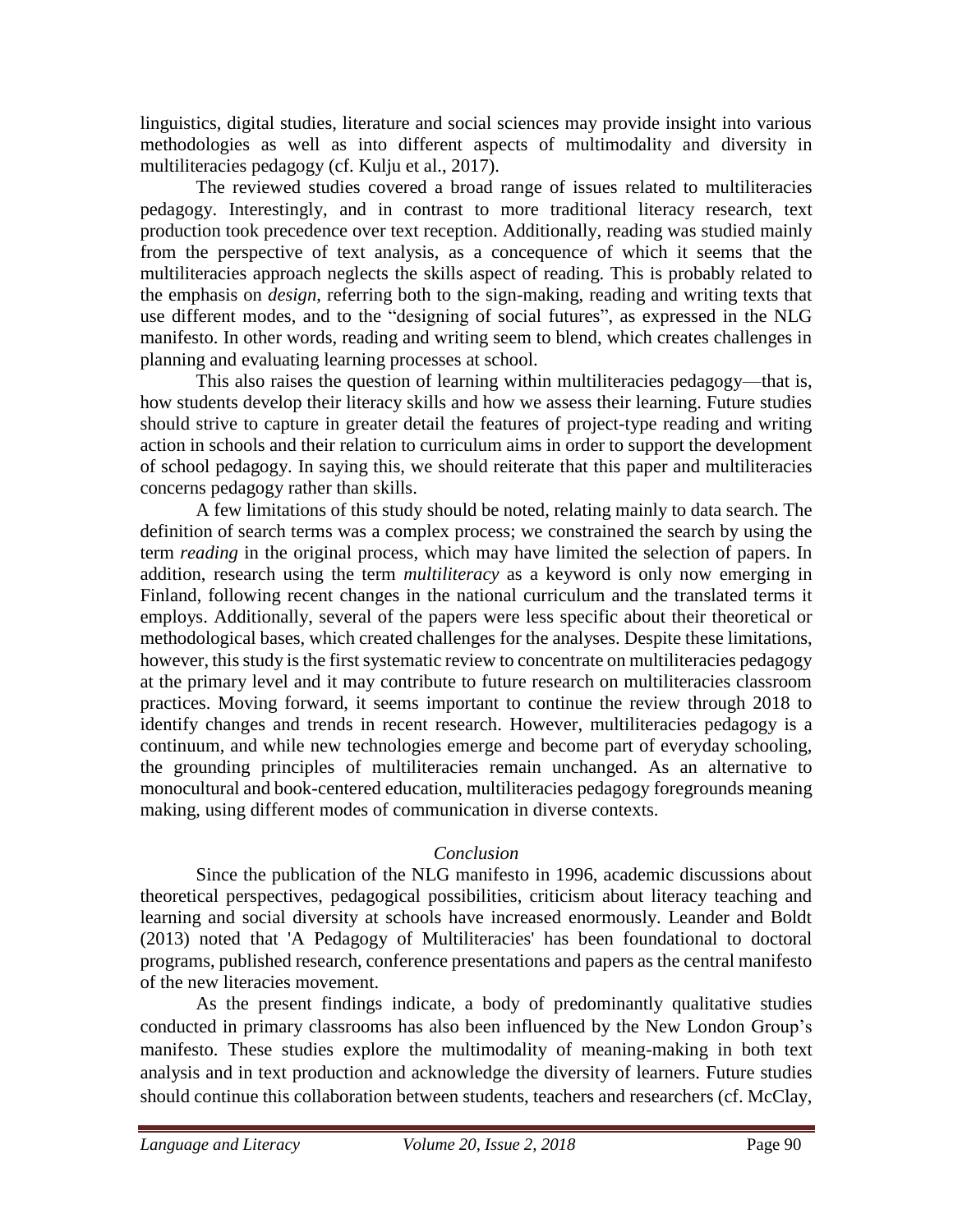2006) in order to understand changing literacy practices. To properly develop this "new basics" of literacy education, that collaboration should also extend to families and communities. By expanding the methodology, aspects of diversity and taking more effectively into account the social practices that are continually moving, changing and unfolding in spaces (Mills 2016) we can hope to develop a pedagogy that bridges old and new or evolving literacy practices and environments.

### *References*

- Ainscow, M., Conteh, J., Dyson, A., & Gallanaugh, F. (2010). Children in primary education: Demography, culture, diversity, inclusion. In R. Alexander, C. Doddington, J. Gray, L. Hargreaves, & R. Kershner (Eds.), *The Cambridge primary review research surveys* (pp. 195–216). London: Routledge.
- Ajayi, L. (2011). A multiliteracies pedagogy: Exploring semiotic possibilities of a Disney video in a third grade diverse classroom. *The Urban Review*, *43*(3), 396–413.
- Albers, P. (2009). Reading students' visual texts created in English language arts classrooms. *Language Arts Journal of Michigan*, *25*(1), 6–16. [https://doi.org/10.9707/2168-149X.1083](http://dx.doi.org/10.9707/2168-149X.1083)
- Albers, P., Frederick, T., & Cowan, K. (2009). Features of gender: An analysis of the visual texts of third grade students. *Journal of Early Childhood Literac*y, *9*(2), 243–269. https://doi.org/10.1177/1468798409105588
- Anstey, M., & Bull, G. (2006). *Teaching and learning multiliteracies: Changing times, changing literacies*. Newark, DE: International Reading Association.
- Anstey, M., & Bull, G. (2010). Helping teachers to explore multimodal texts. *Curriculum Leadership Journal, 8*(16). Retrieved from [http://www.curriculum.edu.au/leader/helping\\_teachers\\_to\\_explore\\_multimodal\\_te](http://www.curriculum.edu.au/leader/helping_teachers_to_explore_multimodal_texts)  $x$ ts 31522.html?issueID=12141
- Australian Curriculum, Assessment, and Reporting Authority (n.d.). *Australian*
- *Curriculum*. Retrieved from<http://www.australiancurriculum.edu.au/>
- Blaise, M., & Taylor, A. (2012). Using queer theory to rethink gender equity in early childhood education. *YC Young Children*, *67*(1), 88.
- Boyd, F. B., & Brock, C. H. (2014). *Social diversity within multiliteracies: Complexity in teaching and learning.* New York: Taylor and Francis.
- Callow, J. (2003). Talking about visual texts with students. *Reading Online*, *6*(8), 1–16.
- Callow, J. (2006). Images, politics and multiliteracies: Using a visual metalanguage. *Australian Journal of Language and Literacy*, *29*(1), 7–23.
- Cenoz, J., & Genesee, F. (1998). Psycholinguistic perspectives on multilingualism
- and multilingual education. In J. Cenoz & F. Genesee (Eds.), *Beyond bilingualism: Multilingualism and multilingual education* (pp. 16–32). Clevedon, UK: Multilingual Matters.
- Cherland, M. R., & Harper, H. J. (2007). *Advocacy research in literacy education: Seeking higher ground*. New York: Routledge.
- Comber, B., Thomson, P., & Wells, M. (2001). Critical literacy finds a "place": Writing and social action in a low-income Australian grade 2/3 classroom. *The Elementary School Journal*, *101*(4), 451–464.
- Cope, B., & Kalantzis, M. (Eds.) (2000). *Multiliteracies. literacy learning and the design of social futures.* New York: Routledge.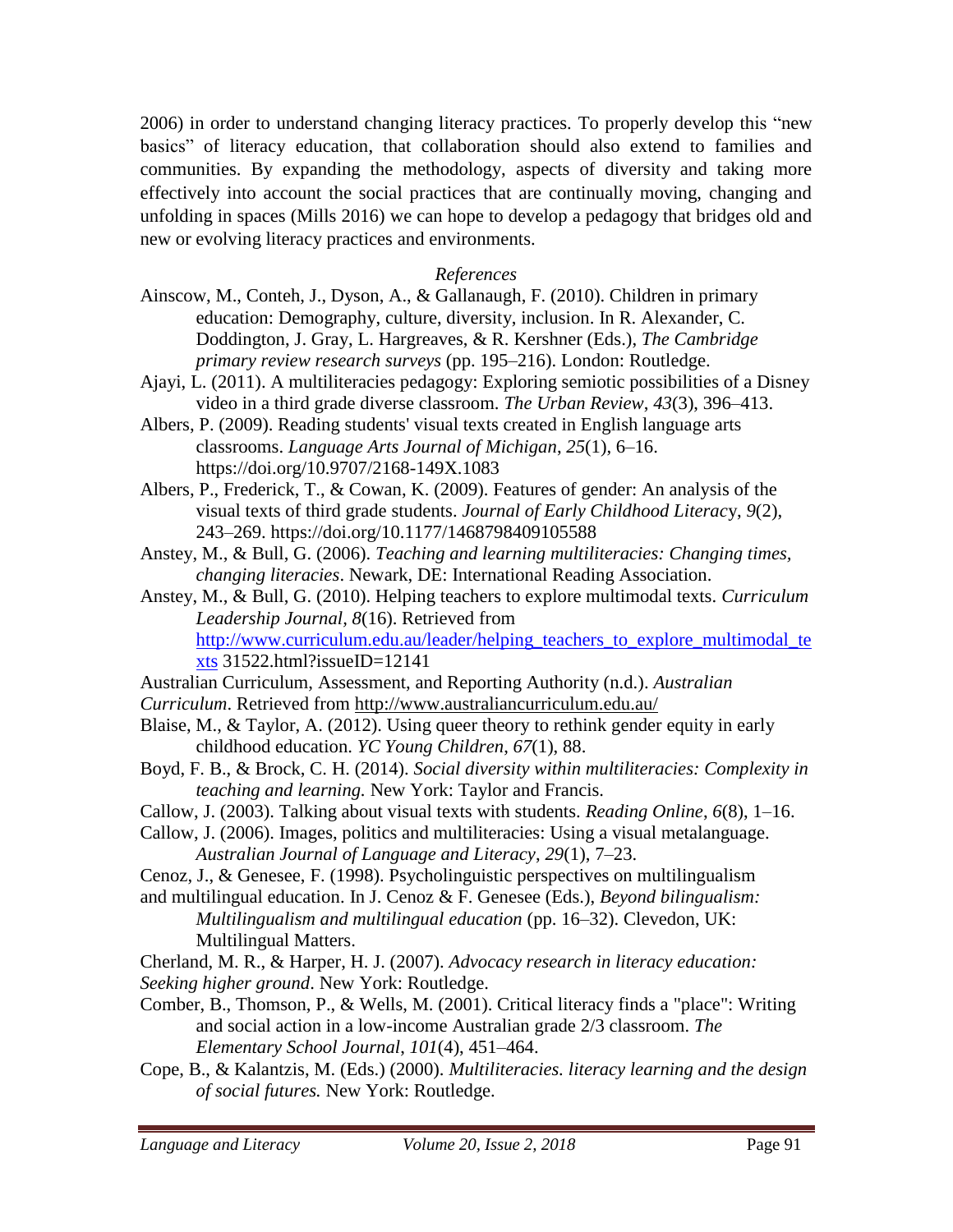- Crafton, L. K., Silvers, P., & Brennan, M. (2009). Creating a critical multiliteracies curriculum: Repositioning art in the early childhood classroom. In M. Narey (Ed.), *Making meaning: Constructing multimodal perspectives on language, literacy and learning through art-based early childhood education* (pp. 31–51). Springer US. https://doi.org/10.1007/978-0-387-87539-2\_3
- Cumming-Potvin, W. (2007). Scaffolding, multiliteracies, and reading circles. *Canadian Journal of Education/Revue Canadienne de l'Education*, *30*(2), 483–507. https://doi.org/10.2307/20466647
- Cummins, J., Bismilla, V., Cohen, S., Giampapa, F., & Leoni, L. (2005). Rethinking literacy instruction in multilingual classrooms. *Orbit*, *36*(1), 22–26.
- Cummins, J., Bismilla, V., Chow, P., Cohen, S., Giampapa, F., Leoni, L., … Sastri, P. (2005). Affirming identity in multilingual classrooms. *Educational Leadership*, *63*(1), 38–43.
- Del-Castillo, H., García-Varela, A. B., & Lacasa, P. (2003). Literacies through media: identity and discourse in the process of constructing a web site. *International Journal of Educational Research*, *39*(8), 885–891. <https://doi.org/10.1016/j.ijer.2004.11.010>
- Doherty, C. (2002). Extending horizons: Critical technological literacy for urban Aboriginal students. *Journal of Adolescent & Adult Literacy*, *46*(1), 50–59.
- Finfgeld-Connett, D. (2014). Use of content analysis to conduct knowledge-building and theory-generating qualitative systematic review. *Qualitative Research*, *14*(3), 341–352. https://doi.org/10.1177/1468794113481790
- Fisher, T. R., Albers, P., & Frederick, T. G. (2014). When pictures aren't pretty: Deconstructing punitive literacy practices*. Journal of Early Childhood Literacy, 14*(3), 291–318. https://doi.org/10.1177/1468798413485267
- Forlin, C. (2010). *Teacher education for inclusion: Changing paradigms and innovative approaches*. New York: Routledge.
- Freebody, P. & Luke, A. (1990) Literacies programs: Debates and demands in cultural context. *Prospect,* 5, 7–16.
- Gee, J. P. (1996). *Social linguistics and literacies: Ideology in discourses* (2nd ed.). London: Routledge.
- Gee, J. P. (2003). *What video games have to teach us about learning and literacy*. New York: Palgrave Macmillan.
- Gee, J. P. (2015). *Social linguistics and literacies: ideology in discourses* (5th ed.). London: Routledge.
- Grimes, D., & Warschauer, M. (2008). Learning with laptops: A multi-method case study. *Journal of Educational Computing Research*, *38*(3), 305–332. https://doi.org/10.2190/EC.38.3.d
- Gutiérrez, K. D. (2008). Developing a sociocritical literacy in the third
- space. *Reading Research Quarterly, 43*(2), 148–164.
- Habermas, J. (1981). *The theory of communicative action: Reason and the rationalization of society* (Vol. 1). Boston, MA: Beacon Press.
- Halliday, M. A. K. (1978). *Language as social semiotic: The social interpretation of language and meaning.* Maryland. University Park Press.
- Halliday, M. A. K. (1993). Towards a language-based theory of learning. *Linguistics and Education, 5*(2), 93–116.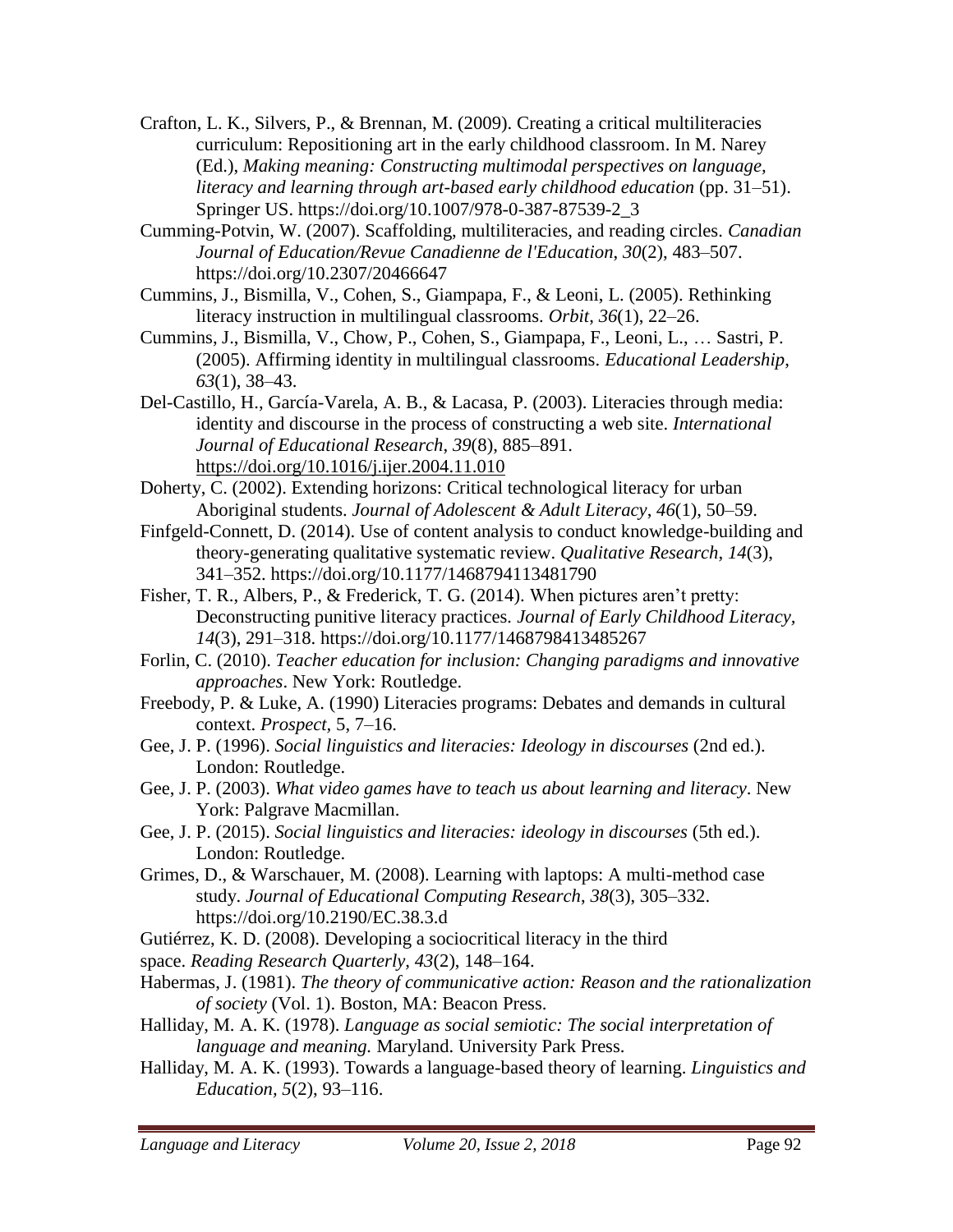Hassett, D. D., & Curwood, J. S. (2009). Theories and practices of multimodal education: The instructional dynamics of picture books and primary classrooms*. The Reading Teacher*, *63*(4), 270–282.<https://doi.org/10.1598/RT.63.4.2>

Hesterman, S. (2011a). Multiliterate Star Warians: The force of popular culture and ICT in early learning. *Australian Journal of Early Childhood, 36*(4), 86–95.

Hesterman, S. (2011b). A contested space: The dialogic intersection of ICT, multiliteracies, and early childhood. *Contemporary Issues in Early Childhood*, *12*(4), 349–361.<https://doi.org/10.2304/ciec.2011.12.4.349>

Hesterman, S. (2013). Early childhood designs for multiliteracies learning. *Australian Journal of Language and Literacy*, *36*(3), 158–168.

Hill, S. (2010). The millennium generation: Teacher-researchers exploring new forms of literacy. *Journal of Early Childhood Literacy*, *10*(3), 314–340. https://doi.org/10.1177/1468798410372820

Hsieh, H., & Shannon, S. E. (2005). Three approaches to Qualitative Content Analysis. *Qualitative Health Research 15*(9), 1277–1288. https://doi.org/10.1177/1049732305276687

Hughes, J. M., & Morrison, L. (2014). The impact of social networking and a multiliteracies pedagogy on English language learners' writer identities. *Writing & Pedagogy, 6*(3), 607*–*631. https://doi.org[/10.1558/wap.v6i3.607](http://dx.doi.org/10.1558/wap.v6i3.607)

Ikpeze, C. H. (2012). New kids on the block: Understanding and engaging elementary readers and writers in new times. *Journal of School Connections, 4*(1), 3–24.

- Ivanič, R. 2004. Discourses of writing and learning to write. *Language and Education, 18*(3), 220−245.
- Jewitt, C., & Kress, G. (2003). *Multimodal literacy.* New York: Peter Lang.

Kalantzis, M., & Cope, B. (2012). *Literacies*. Cambridge: Cambridge University Press.

Kauppinen, M. 2010. Lukemisen linjaukset. [Literacy delineated—reading literacy and its' instruction in the curricula for the mother tongue in basic education]. *Jyväskylä Studies in Humanities 141*. Jyväskylä: University of Jyväskylä.

Kervin, L. (2009). 'GetReel': Engaging year 6 students in planning, scripting, actualising and evaluating media text. *Literacy*, *43*(1), 29–35. https://doi.org/10.1111/j.1741- 4369.2009.00513.x

Kitson, L., Fletcher, M., & Kearney, J. (2007). Continuity and change in literacy practices: A move towards multiliteracies. *The Journal of Classroom Interaction*, *41/42,* 29–41.

Koren, Y., Klavir, R., & Gorodetsky, M. (2005). Students' multi-modal re-presentations of scientific knowledge and creativity. *The Journal of Creative Behavior*, *39*(3), 191–212.

Kress, G. (2003) *Literacy in the new media age*. London: Routledge.

Kress, G. (2010). *Multimodality: A social semiotic approach to contemporary* 

*communication* (1st ed.). London, New York: Routledge.

Kulju, P., Kauppinen, M., Hankala, M., Harjunen, E., Pentikäinen, J. & Routarinne, S. (2017). Reviewing Finnish studies on writing in basic education: Towards a pedagogy for diversity. In N. Pyyry, L. Tainio, K. Juuti, R. Vasquez & M. Paananen (Eds.), *Changing subjects, changing pedagogies: Diversities in school and education* (pp. 110–127). Studies in Subject Didactics 13. Publications of the Finnish Research Association for Subject Didactics.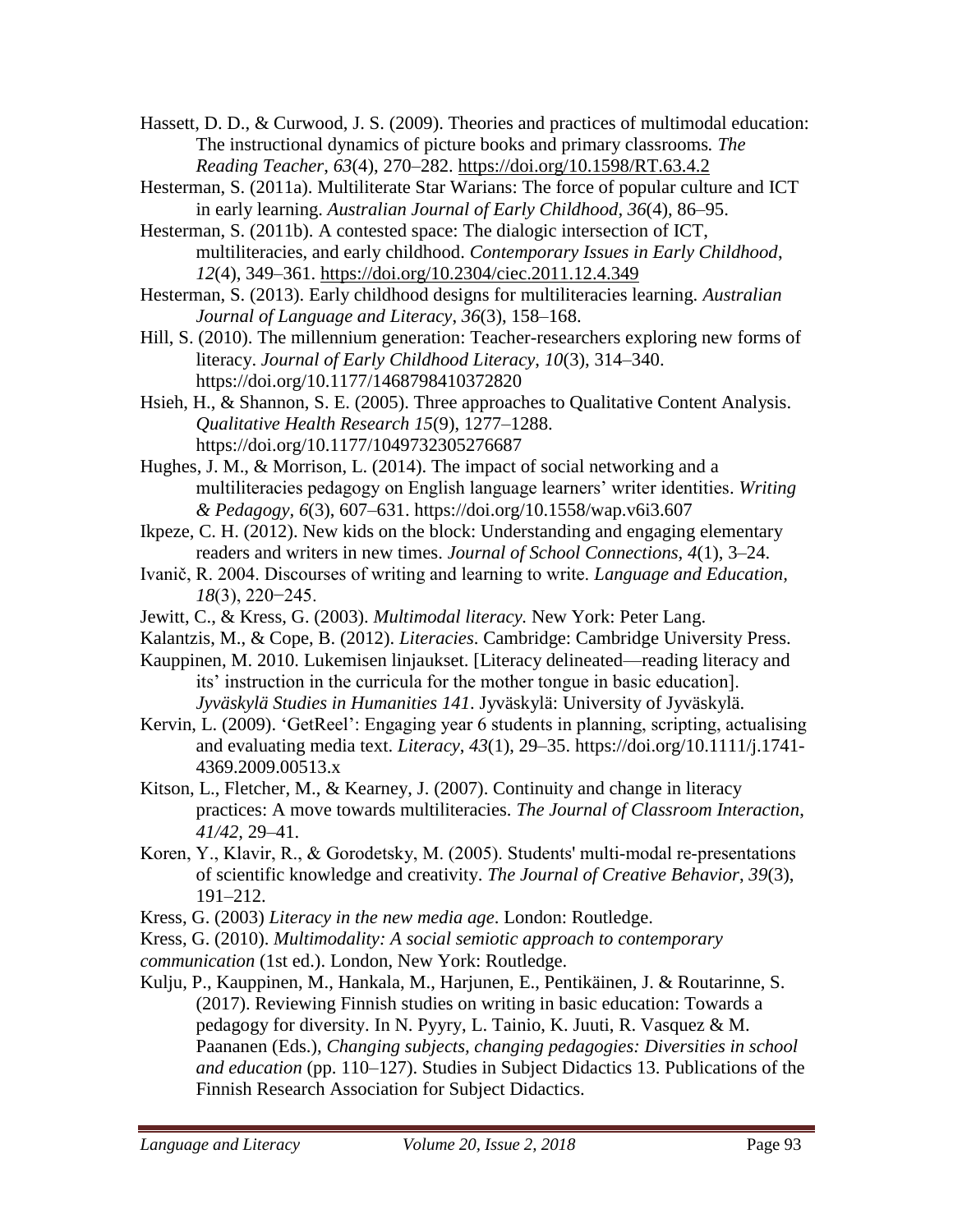Lambert, W. (1974). Culture and language as factors in learning and education. In F. E.

Abour and R. D. Meade (Eds.), *Cultural factors in learning and education* (pp. 91–122). Bellingham, WA: 5th Western Washington Symposium on Learning.

Lankshear, C. (with Gee, J. P., Knobel, M., & Searle, C.). (1997). *Changing literacies.* Philadelphia, PA: Open University Press.

- Lankshear, C., & Knobel, M. 2003. *New literacies: Changing knowledge and classroom learning.* Philadelphia: Open University Press.
- Lankshear, C., & Knobel, M. 2011. *New literacies: Changing knowledge and classroom learning* (3rd ed.). New York: Open University Press.
- Lave, J., & Wenger, E. (1991). *Situated learning: Legitimate peripheral participation.*  Cambridge: Cambridge University Press.

Lawson, H., Layton, L., Goldbart, J., Lacey, P., & Miller, C. (2012). Conceptualisations of literacy and literacy practices for children with severe learning difficulties. *Literacy*, *46*(2), 101–108. https://doi.org/10.1111/j.1741-4369.2011.00603.x

Leander, K., & Boldt, G. (2013). Rereading "a pedagogy of multiliteracies": Bodies, text, and emergence*. Journal of Literacy Research, (45)*1, 22–46. https://doi.org/10.1177/1086296X12468587

Leu, D. J., Kinzer, C. K., Coiro, J., Castek, J. & Henry, L. (2004). New literacies: A duallevel theory in the changing nature of literacy, instruction, and assessment. In R. B. Ruddell & N. J. Unrau (Eds.), *Theoretical models and processes of reading* (5th ed., pp. 1570–1613). Newark, DE: International Reading Association.

Lotherington, H. (2007). Rewriting traditional tales as multilingual narratives at elementary school: Problems and progress. *Canadian Journal of Applied Linguistics/Revue Canadienne de Linguistique Appliquée*, *10*(2), 241–256.

- Lotherington, H., & Chow, S. (2006). Rewriting "Goldilocks" in the urban, multicultural elementary school. *The Reading Teacher*, *60*(3), 244–252. https://doi.org/10.1598/RT.60.3.4
- Lotherington, H., Holland, M., Sotoudeh, S., & Zentena, M. (2008). Project-based community language learning: Three narratives of multilingual story-telling in early childhood education. *Canadian Modern Language Review*, *65*(1), 125–145. https://doi.org/10.3138/cmlr.65.1.125

Luke, A., & Freebody, P. (1997). Shaping the social practices of reading. In S.

- Muspratt, A. Luke. & P. Freebody (Eds.), Constructing critical literacies: Teaching
- and learning textual practice (pp. 185–225). Sydney: Allen & Unwin.
- Marshall, E., & Toohey, K. (2010). Representing family: Community funds of knowledge, bilingualism, and multimodality. *Harvard Educational Review*, *80*(2), 221–242. https://doi.org/10.17763/haer.80.2.h3446j54n608q442

Mavers, D. (2009). Student text-making as semiotic work. *Journal of Early Childhood Literacy*, *9*(2), 145–160. <https://doi.org/10.1177/1468798409105584>

- Maxwell, J. A. (2012). *Qualitative research design: An interactive approach*. Thousand Oaks, CA: Sage.
- McClay, J. K. (2006). Collaborating with teachers and students in multiliteracies research: "Se hace camino al andar". *Alberta Journal Of Educational Research*, *52*(3), 182–195.
- Merchant, G. (2005). Digikids: Cool dudes and the new writing. *E-learning and Digital Media*, *2*(1), 50–60.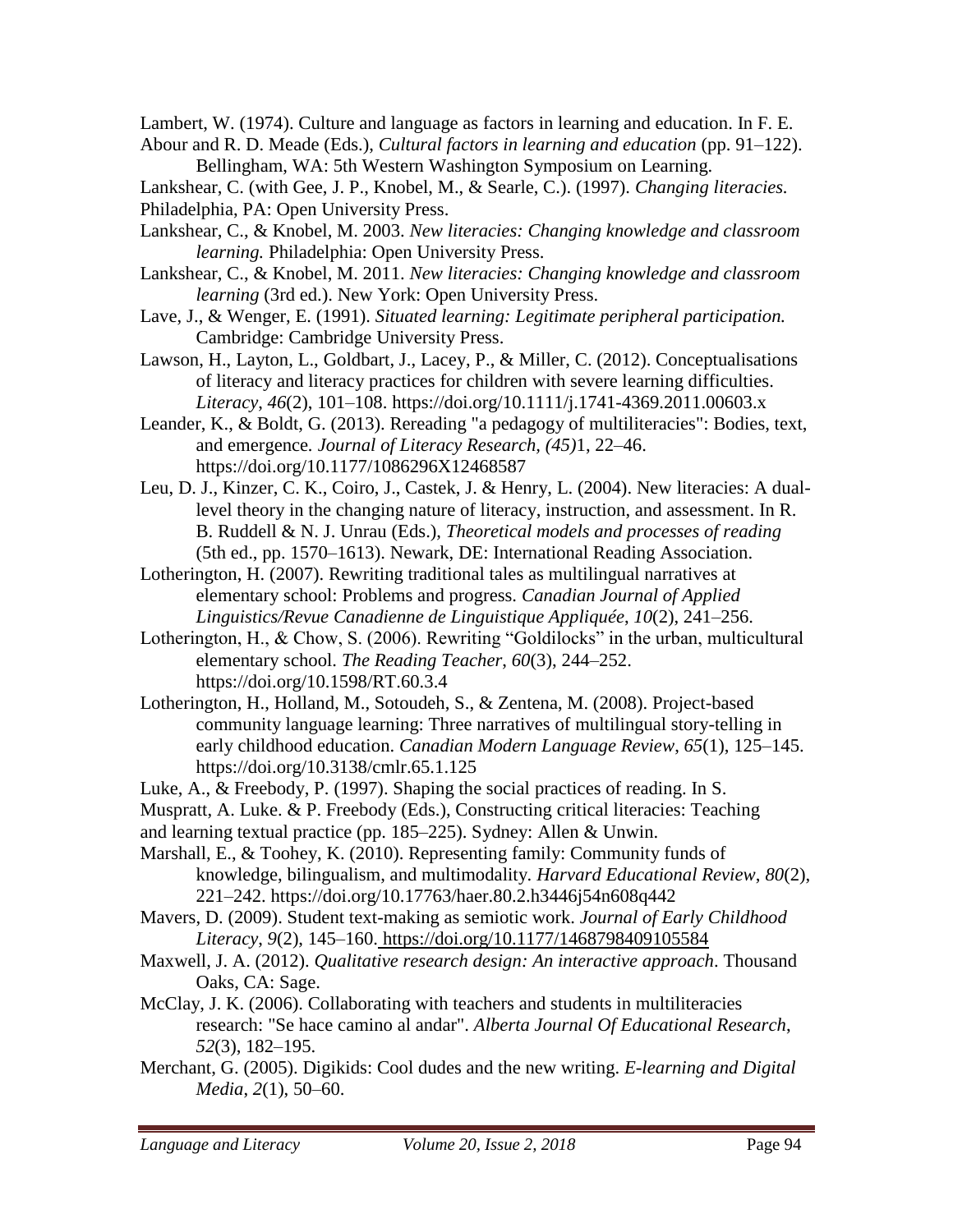- Mills, K. A. (2006a). "Mr Travelling-at-will Ted Doyle": Discourses in a multiliteracies classroom. *Australian Journal of Language and Literacy*, 29(2), 132–149.
- Mills, K. A. (2006b). "We've been wastin'a whole million watchin'her doin'her shoes": Situated practice within a pedagogy of multiliteracies. *The Australian Educational Researcher*, *33*(3), 13–32. https://doi.org/10.1007/BF03216840
- Mills, K. A. (2007a). Access to multiliteracies: A critical ethnography. *Ethnography and Education, 2*(3), 305–325. https://doi.org/10.1080/17457820701547310
- Mills, K. A. (2007b). "Have you seen Lord of the Rings?" Power, pedagogy, and discourses in a multiliteracies classroom. *Journal of Language, Identity, and Education*, *6*(3), 221–241. https://doi.org/10.1080/15348450701454247
- Mills, K. A.,  $\&$  Exley, B. (2014). Time, space, and text in the elementary school digital writing classroom. *Written Communication*, *31*(4), 434–469. https://doi.org/10.1177/0741088314542757
- Mills, K. A. (2011). "Now I know their secrets": Kineikonic texts in the literacy classroom. *Australian Journal of Language and Literacy*, *34*(1), 24–37.
- [Mills, Kathy A.](http://eprints.qut.edu.au/view/person/Mills,_Kathy.html) (2016). *Literacy theories for the digital age: Social, critical, multimodal, spatial, material and sensory lenses.* New Perspectives in Language and Education. Multilingual Matters, Bristol, United Kingdom [Kindle iPad version]. Retrieved from http://www.amazon.com.
- Mitchel, W. J. T. (2015). *Image science. Iconology, visual culture, and media aesthetics*. Chicago: The University of Chicago Press.
- NCC (2016), *National Core Curriculum for Basic Education 2014*. Finnish National Board of Education. 2016:5, Available from: Apple iBook.
- New London Group. (1996). A pedagogy of multiliteracies: Designing social futures. *Harvard Educational Review, 66*(1), 60–92.
- NGA & CCSO (National Governors Association Center for Best Practises & Council of Chief State School Officers). (2010). Common core state standards for English language arts & literacy in history/social studies, science, and technical subjects. Washington, DC: Author.
- Ontario Ministry of Education. (2006). *The Ontario Curriculum Grades 1-8 Language*. http://www.edu.gov.on.ca/eng/curriculum/elementary/language18currb.pdf
- Pahl, K. (2005). *Literacy and education: Understanding the new literacy studies in the classroom.* London: Chapman.
- Pahl, K. (2007). Creativity in events and practices: A lens for understanding children's multimodal texts *Literacy*, *41*(2), 86–92. https://doi.org/10.1111/j.1467- 9345.2007.00462.x
- Pahl, K. (2009). Interactions, intersections and improvisations: Studying the multimodal texts and classroom talk of six to seven year olds *Journal of Early Childhood Literacy*, *9*(2), 188–210. https://doi.org/10.1177/1468798409105586
- Palmer, D. (2010). Race, power, and equity in a multiethnic urban elementary school with a dual-language "strand" program. Anthropology & Education Quarterly, *41*(1), 94–114. https://doi.org/10.1111/j.1548-1492.2010.01069.x
- Palsa, L., & Ruokamo, H. (2015). Behind the concepts of multiliteracies and media literacy in the renewed Finnish core curriculum: A systematic literature review of peer-reviewed research. *Seminar.net—International Journal of Media, Technology and Lifelong Learning, 11*(2), 101–118.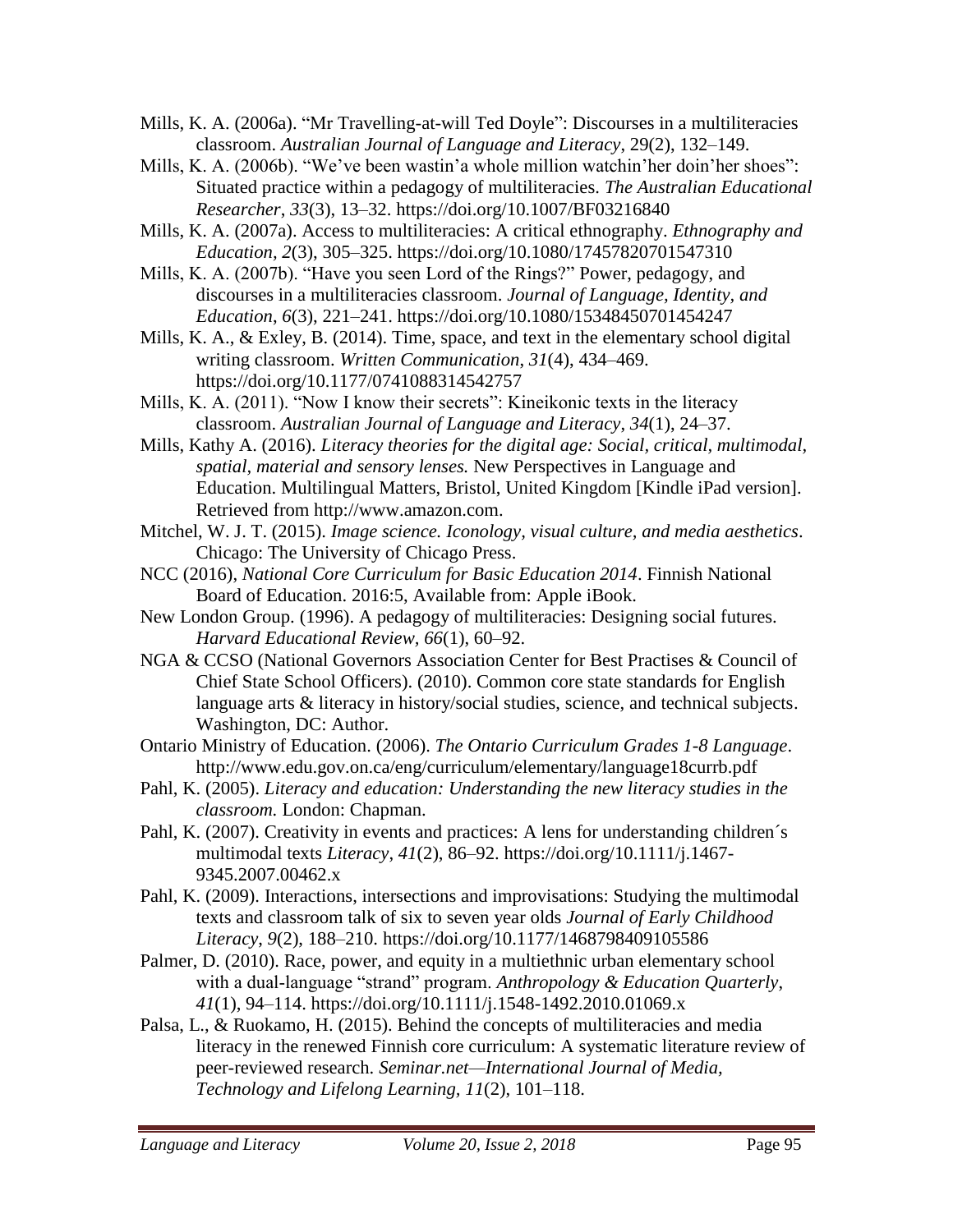- Pantaleo, S. (2013). Paneling "matters" in elementary students' graphic narratives. *Literacy Research and Instruction*, *52*(2), 150–171. https://doi.org/10.1080/19388071.2012.754973
- Pendleton, M. (2013). Through the lens: Multimodal science, math, and literacy practices in an elementary classroom. *Meridian: A K-16 School Computer Technologies Journal*, *16*(1), 1–12.
- Pittaway, L. (2007). Systematic literature reviews. In R. Thorpe & R. Holt (Eds.), *The Sage dictionary of qualitative management researc*h (pp. 216–218). Los Angeles: Sage Publications.
- Ranker, J. (2007). Designing meaning with multiple media sources: A case study of an eight-year-old student's writing processes. *Research in the Teaching of English*, *41*(4), 402–434.
- Ranker, J. (2008). Composing across multiple media: A case study of digital video production in a fifth grade classroom. *Written Communication*, *25*(2), 196–234.
- Ridgewell, J., & Exley, B.  $(2011)$ . The potentials of student initiated netspeak in a middle primary science-inspired multiliteracies project. *Research in Science Education*, *41*(5), 635–649. https://doi.org/10.1007/s11165-010-9183-4
- Rossi, P. J. (1997). Having an experience in five acts: Multiple literacies through young children's opera. *Language Arts*, *74*(5), 352–367.
- Ryan, M. E., & Anstey, M. (2003). Identity and text: Developing self-conscious readers. *Australian Journal of Language and Literacy*, *26*(1), 9–22.
- Serafini, F., & Ladd, S. M. (2008). The challenge of moving beyond the literal in literature discussions. *Journal of Language and Literacy Education*, *4*(2), 6–20.
- Siegel, M., Kontovourki, S., Schmier, S., & Enriquez, G. (2008). Literacy in motion: A case study of a shape-shifting kindergartener. *Language Arts*, *86*(2), 89–98.
- Silvers, P., Shorey, M., & Crafton, L. (2010). Critical literacy in a primary multiliteracies classroom: The Hurricane Group. *Journal of Early Childhood Literacy, 10*(4), 379–409. https://doi.org/10.1177/1468798410382354
- Taylor, L. K., Bernhard, J. K., Garg, S., & Cummins, J. (2008). Affirming plural belonging: Building on students' family-based cultural and linguistic capital through multiliteracies pedagogy. *Journal of Early Childhood Literacy*, *8*(3), 269–294. https://doi.org/10.1177/1468798408096481
- Van Leeuwen, T. (2005). *Introducing social semiotics*. New York: Routledge.
- Vygotsky, L. S. (1962). *Thought and language.* Cambridge MA: MIT Press.
- Walsh, M. (2006). The "textual shift": Examining the reading process with print, visual and multimodal texts. *Australian Journal of Language and Literacy*, 29*(1)*, 24– 37.
- Wedin, Å. (2010). Narration in Swedish pre-and primary school: A resource for language development and multilingualism. *Language, Culture and Curriculum*, *23*(3), 219–233. https://doi.org/10.1080/07908318.2010.515995
- Wohlwend, K. E. (2009). Early adopters: Playing new literacies and pretending new technologies in print-centric classrooms. *Journal of Early Childhood Literacy, 9*(2), 117–140. https://doi.org/10.1177/1468798409105583
- Zammit, K. P. (2011). Connecting multiliteracies and engagement of students from low socio-economic backgrounds: Using Bernstein's pedagogic discourse as a bridge.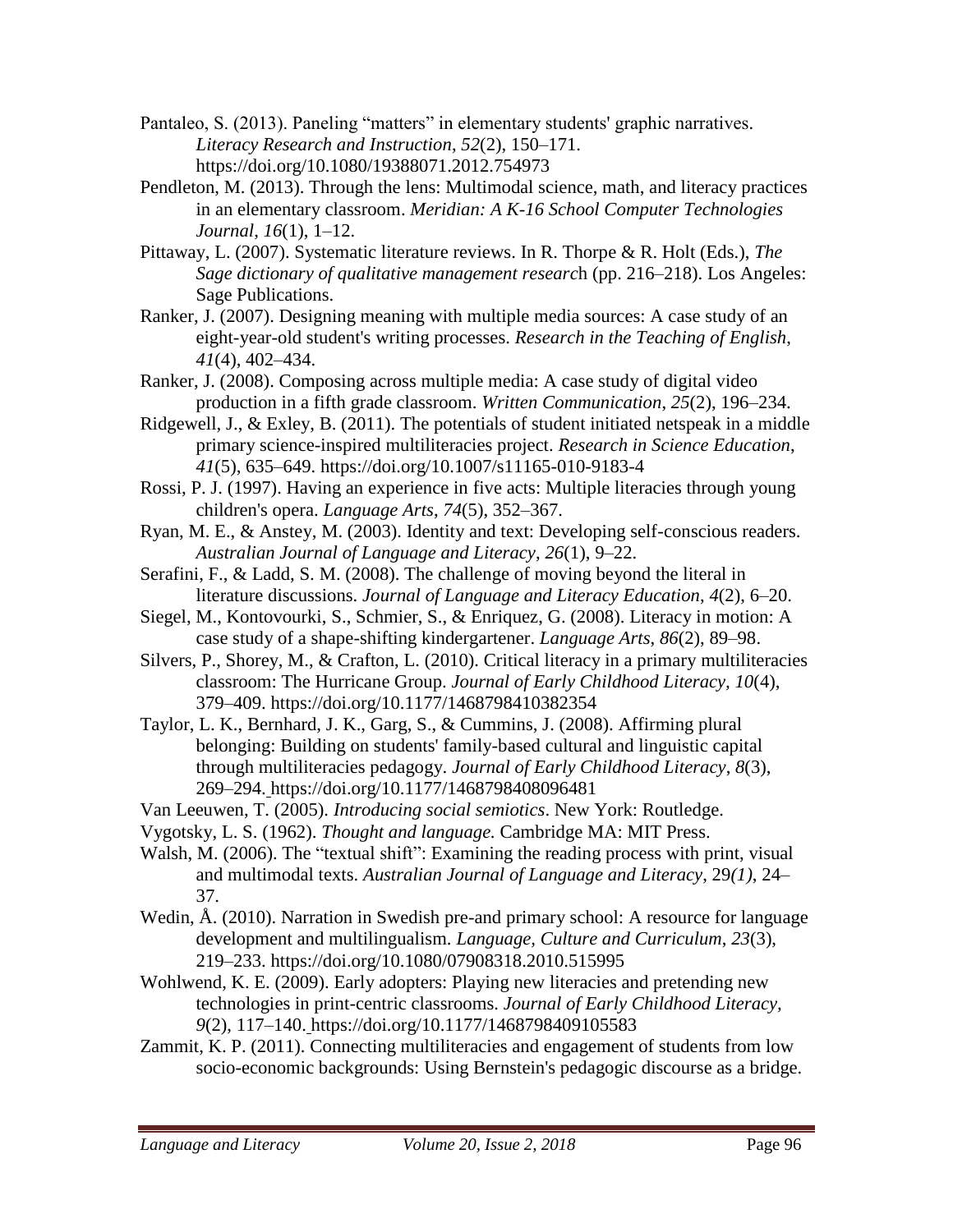*Language and Education*, *25*(3), 203–220. https://doi.org/10.1080/09500782.2011.560945

# APPENDIX 1

### ARTICLE LIST  $(N = 67)$

- Ajayi, L. (2011). A multiliteracies pedagogy: Exploring semiotic possibilities of a Disney video in a third grade diverse classroom. *The Urban Review*, *43*(3), 396–413. <https://doi.org/10.1007/s11256-010-0151-0>
- Albers, P. (2009). Reading students' visual texts created in English language arts classrooms. *Language Arts Journal of Michigan*, *25*(1), 6–16.. <https://doi.org/10.9707/2168-149X.1083>
- Albers, P., Frederick, T. & Cowan, K. (2009). Features of gender: An analysis of the visual texts of third grade students. *Journal of Early Childhood Literac*y, *9*(2), 243–269. https://doi.org/10.1177/1468798409105588
- Bomer, R. Zoch, M. P., David, A. D. & Ok, J. (2010). New literacies in the material world. *Language Arts*, *88*(1), 62–68.
- Callow, J. (2003). Talking about visual texts with students. *Reading online*, *6*(8), 1–16.
- Callow, J. (2006). Images, politics and multiliteracies: Using a visual metalanguage. *Australian Journal of Language and Literacy*, *29*(1), 7–23.
- Coleman, J. M., Bradley, L. G., & Donovan, C. A. (2012). Visual representations in second graders' information book compositions. *The Reading Teacher*, *66*(1), 31– 45. https://doi.org/10.1002/TRTR.01100
- Comber, B., Thomson, P., & Wells, M. (2001). Critical literacy finds a "place": Writing and social action in a low-income Australian grade 2/3 classroom. *The Elementary School Journal*, *101*(4), 451–464.
- Crafton, L. K., Silvers, P., & Brennan, M. (2009). Creating a critical multiliteracies curriculum: Repositioning art in the early childhood classroom. In M. Narey (Ed.), *Making meaning Constructing multimodal perspectives on language, literacy and learning through art-based early childhood education*, (pp. 31–51). Springer US. https://doi.org/10.1007/978-0-387-87539-2\_3
- Cumming-Potvin, W. (2007). Scaffolding, multiliteracies, and reading circles. *Canadian Journal of Education/Revue Canadienne de l'Education*, *30*(2), 483–507. https://doi.org/10.2307/20466647
- Cummins, J., Bismilla, V., Cohen, S., Giampapa, F., & Leoni, L. (2005). Rethinking literacy instruction in multilingual classrooms. *Orbit*, *36*(1), 22–26.
- Cummins, J., Bismilla, V., Chow, P., Cohen, S., Giampapa, F., Leoni, L., … Sastri, P. (2005). Affirming identity in multilingual classrooms. *Educational Leadership*, *63*(1), 38–43.
- Del-Castillo, H., García-Varela, A. B., & Lacasa, P. (2003). Literacies through media: identity and discourse in the process of constructing a web site. *International Journal of Educational Research*, *39*(8), 885–891. <https://doi.org/10.1016/j.ijer.2004.11.010>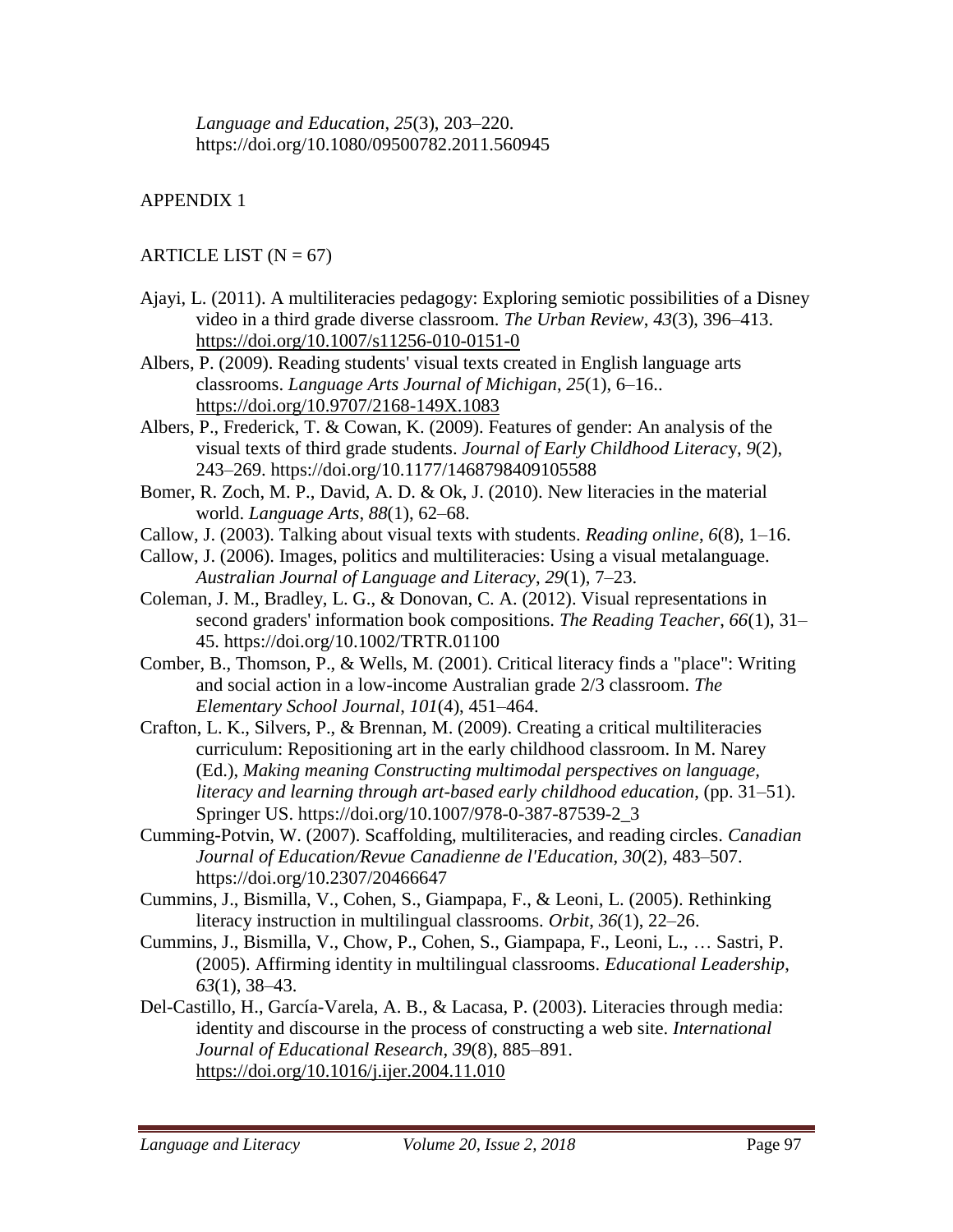Doherty, C. (2002). Extending horizons: Critical technological literacy for urban Aboriginal students. *Journal of Adolescent & Adult Literacy*, *46*(1), 50–59.

- Emery, W., & McCabe, R. (2003). The development of media literacy among grade five teachers and students—A case study. *Canadian Journal of Learning and Technology*, *29*(1), 39–66.
- Fisher, T. R., Albers, P., & Frederick, T. G. (2014). When pictures aren't pretty: Deconstructing punitive literacy practices*. Journal of Early Childhood Literacy, 14*(3), 291–318. https://doi.org/10.1177/1468798413485267
- Grimes, D., & Warschauer, M. (2008). Learning with laptops: A multi-method case study. *Journal of Educational Computing Research*, *38*(3), 305–332. https://doi.org/10.2190/EC.38.3.d
- Hassett, D. D., & Curwood, J. S. (2009). Theories and practices of multimodal education: The instructional dynamics of picture books and primary classrooms*. The Reading Teacher*, *63*(4), 270–282. <https://doi.org/10.1598/RT.63.4.2>
- Hesterman, S. (2011a). Multiliterate Star Warians: The force of popular culture and ICT in early learning. *Australian Journal of Early Childhood*, 36(4), 86–95.
- Hesterman, S. (2011b). A contested space: The dialogic intersection of ICT, multiliteracies, and early childhood. *Contemporary Issues in Early Childhood*, *12*  (4), 349–361.<https://doi.org/10.2304/ciec.2011.12.4.349>

Hesterman, S. (2013). Early childhood designs for multiliteracies learning. *Australian Journal of Language and Literacy*, *36*(3), 158–168.

- Hill, S. (2010). The millennium generation: Teacher-researchers exploring new forms of literacy. *Journal of Early Childhood Literacy*, *10*(3), 314–340. https://doi.org/10.1177/1468798410372820
- Hughes, J. M., & Morrison, L. (2014). The impact of social networking and a multiliteracies pedagogy on English language learners' writer identities. *Writing & Pedagogy*, *6*(3), 607–631. https://doi.org[/10.1558/wap.v6i3.607](http://dx.doi.org/10.1558/wap.v6i3.607)
- Husbye, N. E., Buchholz, B., Coggin, L. S., Powell, C. W., & Wohlwend, K. E. (2012). Critical lessons and playful literacies: Digital media in PK-2 classrooms. *Language Arts*, *90*(2), 82–92.
- Ikpeze, C. H. (2012). New kids on the block: Understanding and engaging elementary readers and writers in new times. *Journal of School Connections*, *4*(1), 3–24.
- Jones, A. (2008). Multimedia and multiliteracies in the early elementary years. In J. Luca & E. Weippl (Eds.), *Proceedings of EdMedia: World Conference on Educational Media and Technology 2008* (pp. 2942–2948). Association for the Advancement of Computing in Education (AACE).
- Kervin, L. (2009). 'GetReel': Engaging year 6 students in planning, scripting, actualising and evaluating media text. *Literacy*, *43*(1), 29–35. https://doi.org/10.1111/j.1741- 4369.2009.00513.x
- Kervin, L. K., & Mantei, J. (2006). Visions for literacy learning: The quest for meaningful use of computer-based technology in reading and writing experiences. In J. Rennie (Ed.), *Voices, Vibes, Visions AATE/ALEA National Conference 2006 Proceedings.* Australia: Australian Literacy Educator's Association/The Australian Association for the Teaching of English.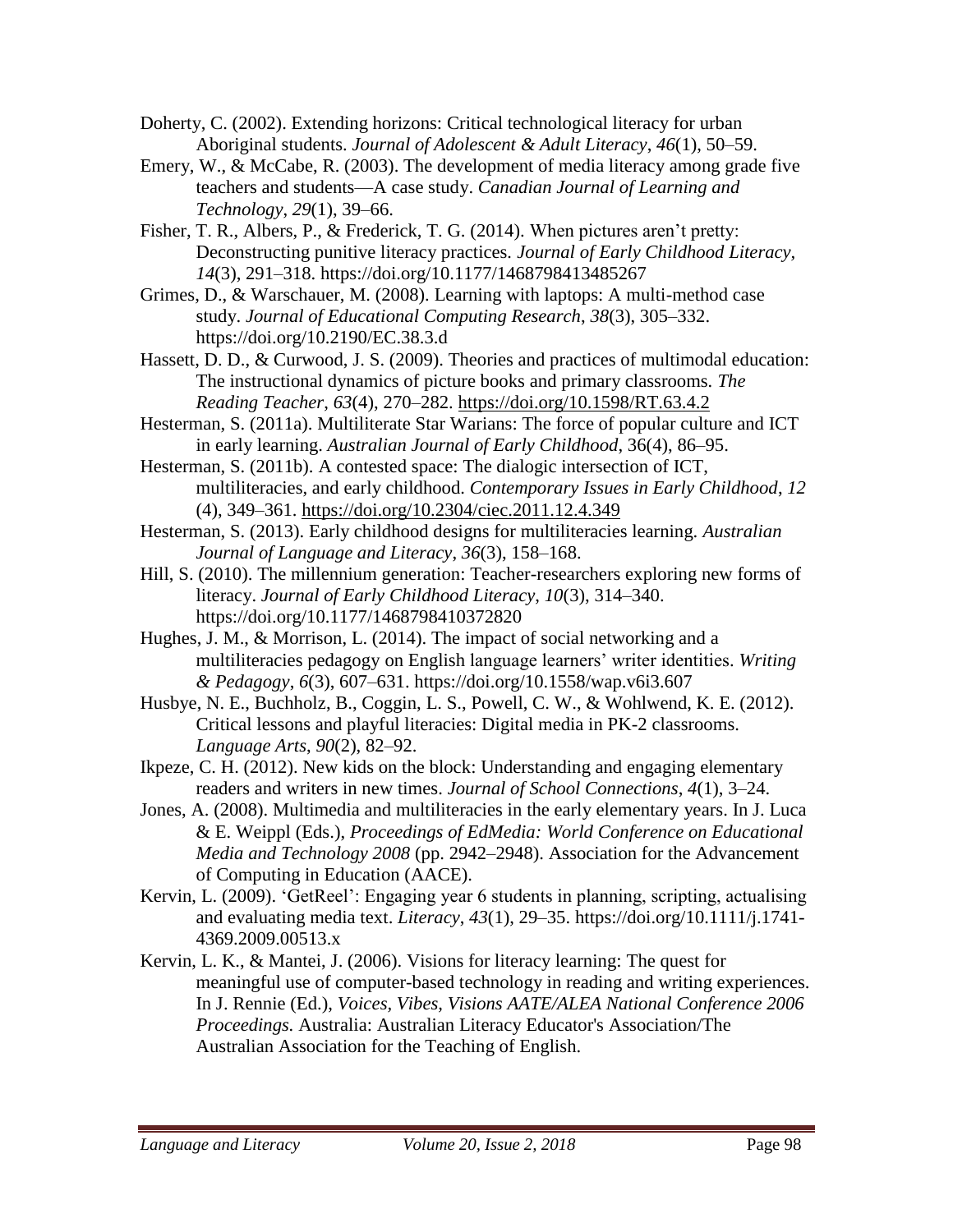- Kitson, L., Fletcher, M., & Kearney, J. (2007). Continuity and change in literacy practices: A move towards multiliteracies. *The Journal of Classroom Interaction*, *41/42,* 29–41.
- Koren, Y., Klavir, R., & Gorodetsky, M. (2005). Students' multi-modal re-presentations of scientific knowledge and creativity. *The Journal of Creative Behavior*, *39*(3), 191–212.
- Lawson, H., Layton, L., Goldbart, J., Lacey, P., & Miller, C. (2012). Conceptualisations of literacy and literacy practices for children with severe learning difficulties. *Literacy*, *46*(2), 101–108. https://doi.org/10.1111/j.1741-4369.2011.00603.x
- Lotherington, H. (2007). Rewriting traditional tales as multilingual narratives at elementary school: Problems and progress. *Canadian Journal of Applied Linguistics/Revue Canadienne de Linguistique Appliquée*, *10*(2), 241–256.
- Lotherington, H., & Chow, S. (2006). Rewriting "Goldilocks" in the urban, multicultural elementary school. *The Reading Teacher*, *60*(3), 244–252. https://doi.org/10.1598/RT.60.3.4
- Lotherington, H., Holland, M., Sotoudeh, S., & Zentena, M. (2008). Project-based community language learning: Three narratives of multilingual story-telling in early childhood education. *Canadian Modern Language Review*, *65*(1), 125–145. https://doi.org/10.3138/cmlr.65.1.125
- Marshall, E., & Toohey, K. (2010). Representing family: Community funds of knowledge, bilingualism, and multimodality. *Harvard Educational Review*, *80*(2), 221–242. https://doi.org/10.17763/haer.80.2.h3446j54n608q442
- Mavers, D. (2009). Student text-making as semiotic work. *Journal of Early Childhood Literacy*, *9*(2), 145–160. https://doi.org/10.1177/1468798409105584
- McClay, J. K. (2006). Collaborating with teachers and students in multiliteracies research: "Se hace camino al andar". *Alberta Journal Of Educational Research*, *52*(3), 182–195.
- Merchant, G. (2005). Digikids: Cool dudes and the new writing. *E-learning and Digital Media*, *2*(1), 50–60.
- Mills, K. A. (2006a). "Mr Travelling-at-will Ted Doyle": Discourses in a multiliteracies classroom. *Australian Journal of Language and Literacy*, 29(2), 132–149.
- Mills, K. A. (2006b). "We've been wastin'a whole million watchin'her doin'her shoes": Situated practice within a pedagogy of multiliteracies. *The Australian Educational Researcher*, *33*(3), 13–32. https://doi.org/10.1007/BF03216840
- Mills, K. A. (2007a). Access to multiliteracies: A critical ethnography. *Ethnography and Education, 2(3*), 305–325. https://doi.org/10.1080/17457820701547310
- Mills, K. A. (2007b). "Have you seen Lord of the Rings?" Power, pedagogy, and discourses in a multiliteracies classroom. *Journal of Language, Identity, and Education*, *6*(3), 221–241. https://doi.org/10.1080/15348450701454247
- Mills, K. A. (2011). "Now I know their secrets": Kineikonic texts in the literacy classroom. *Australian Journal of Language and Literacy*, *34*(1), 24–37.
- Mills, K. A.,  $\&$  Exley, B. (2014). Time, space, and text in the elementary school digital writing classroom. *Written Communication*, *31*(4), 434–469. https://doi.org/10.1177/0741088314542757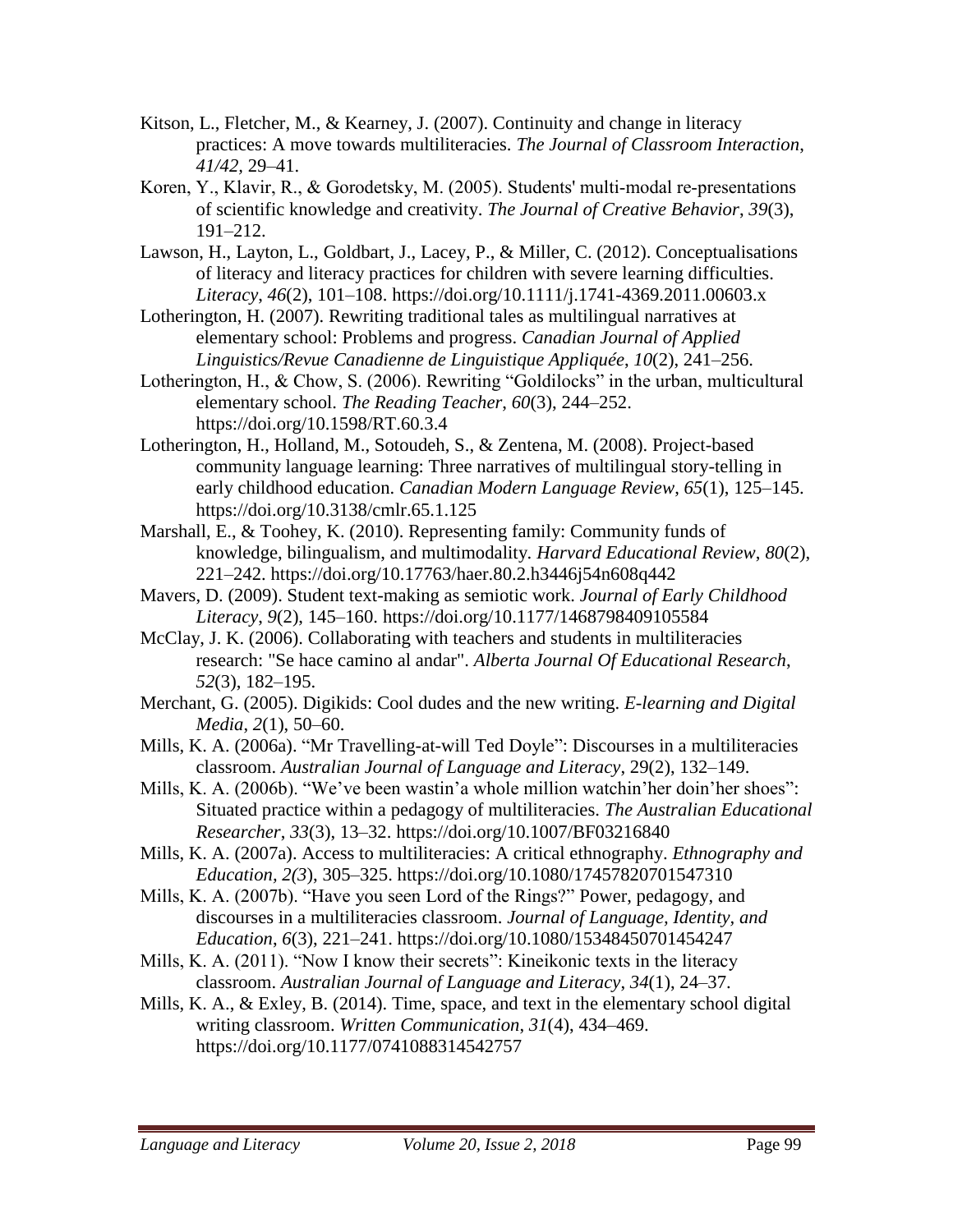- Murray, B. (2014). Finding strength: Multimodal assessment and adaptation of children's writing into theatre. *Youth Theatre Journal, 28*(2), 165–180. https://doi.org/10.1080/08929092.2014.956957
- Nixon, H. (1999). Towards a (cyber) pedagogy for multimedia multiliteracies. *Teaching Education, 10*(2), 87–102. https://doi.org/10.1080/1047621990100210
- Ntelioglou, B. Y., Fannin, J., Montanera, M., & Cummins, J. (2014). A multilingual and multimodal approach to literacy teaching and learning in urban education: A collaborative inquiry project in an inner city elementary school. *Frontiers in Psychology, 5*, 553. https://doi.org/10.3389/fpsyg.2014.00533
- Pahl, K. (2007). Creativity in events and practices: A lens for understanding children's multimodal texts. *Literacy*, *41* (2), 86–92. https://doi.org/10.1111/j.1467- 9345.2007.00462.x
- Pahl, K. (2009). Interactions, intersections and improvisations: Studying the multimodal texts and classroom talk of six to seven year olds *Journal of Early Childhood Literacy*, *9*(2), 188–210. https://doi.org/10.1177/1468798409105586
- Palmer, D. (2010). Race, power, and equity in a multiethnic urban elementary school with a dual-language "strand" program. Anthropology & Education Quarterly, *41*(1), 94–114. https://doi.org/10.1111/j.1548-1492.2010.01069.x
- Pantaleo, S. (2013). Paneling "matters" in elementary students' graphic narratives. *Literacy Research and Instruction*, *52*(2), 150–171. https://doi.org/10.1080/19388071.2012.754973
- Pendleton, M. (2013). Through the lens: Multimodal science, math, and literacy practices in an elementary classroom. *Meridian: A K-16 School Computer Technologies Journal*, *16*(1), 1–12.
- Ranker, J. (2007a). Designing meaning with multiple media sources: A case study of an eight-year-old student's writing processes. *Research in the Teaching of English*, *41*(4), 402–434.
- Ranker, J. (2007b). Using comic books as read‐alouds: Insights on reading instruction from an English as a Second Language classroom. *The Reading Teacher*, *61*(4), 296–305. https://doi.org/10.1598/RT.61.4.2
- Ranker, J. (2008). Composing across multiple media: A case study of digital video production in a fifth grade classroom. *Written Communication*, *25*(2), 196–234. https://doi.org/10.1177/0741088307313021
- Ridgewell, J., & Exley, B. (2011). The potentials of student initiated netspeak in a middle primary science-inspired multiliteracies project. *Research in Science Education*, *41*(5), 635–649. https://doi.org/10.1007/s11165-010-9183-4
- Rossi, P. J. (1997). Having an experience in five acts: Multiple literacies through young children's opera. *Language Arts*, *74*(5), 352–67.
- Ryan, M. E., & Anstey, M. (2003). Identity and text: Developing self-conscious readers. *Australian Journal of Language and Literacy*, *26*(1), 9–22.
- Serafini, F. & Ladd, SM (2008). The challenge of moving beyond the literal in literature discussions. *Journal of Language and Literacy Education*, *4*(2), 6–20.
- Siegel, M., Kontovourki, S., Schmier, S., & Enriquez, G. (2008). Literacy in motion: A case study of a shape-shifting kindergartener. *Language Arts*, *86*(2), 89–98.